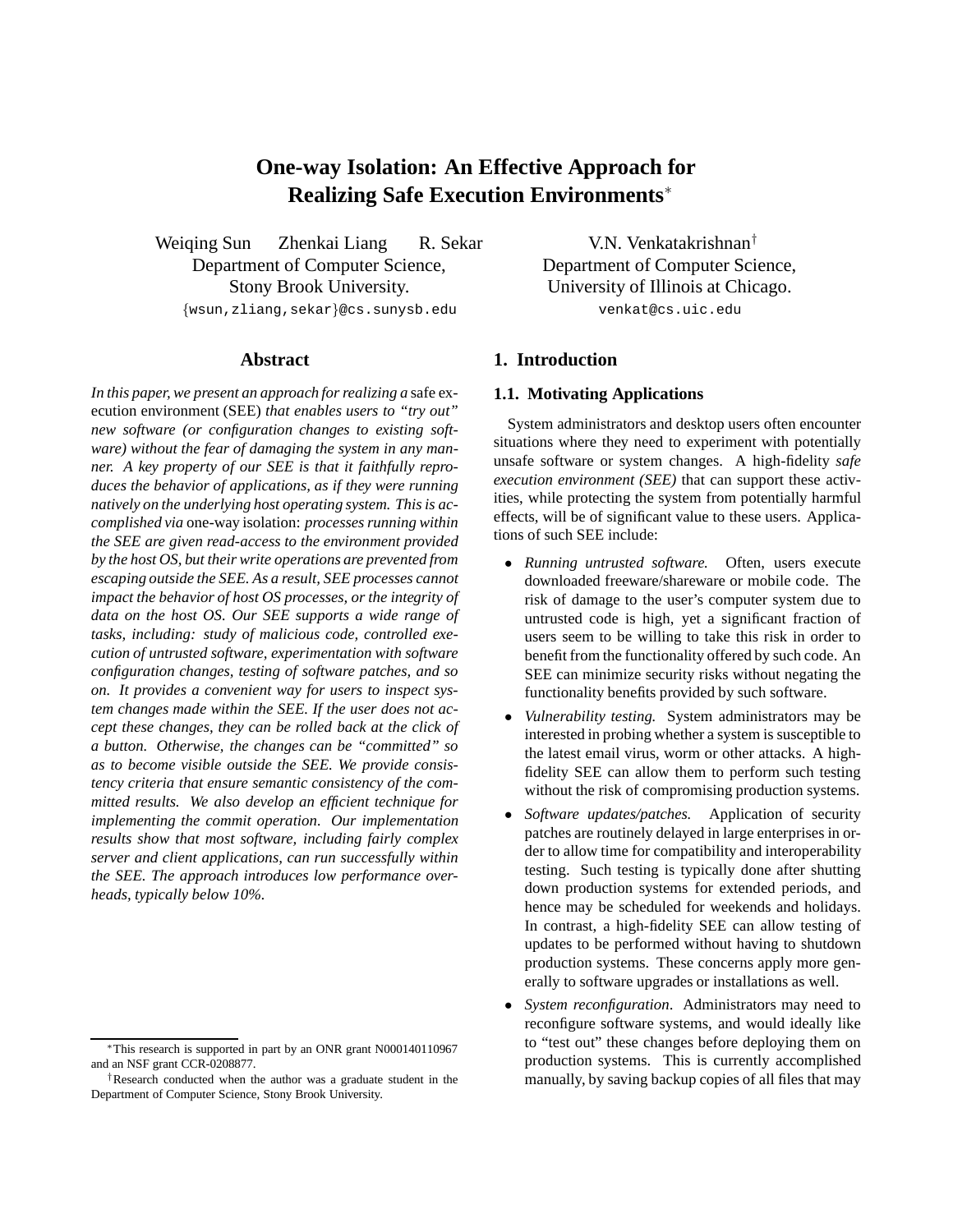be modified during reconfiguration. An SEE will automate this process, and moreover, avoid pitfalls such as overlooking to backup some of the modified files.

#### **1.2. SEE Requirements and the Need for New Approach**

In order to support the kinds of applications mentioned above, an SEE must provide the following features:

- *Confinement without undue restrictions on functionality.* The effects of process execution within an SEE should not "escape" the SEE and become visible to normal applications running outside. Otherwise, one cannot rule out the possibility of SEE processes altering the operation of other applications running on the same system or elsewhere in the network. Such confinement can be achieved using access control restrictions, e.g., by prohibiting all operations that modify files or access the network. However, such restrictions will prevent most applications from executing successfully within an SEE.
- *Accurate environment reproduction.* For SEEs to be useful in the above applications, it is essential that the behavior of applications be identical, whether or not they operate within the SEE. Since the behavior of an application is determined by its environment (contents of configuration or data files, executables, libraries, etc.), it is necessary to reproduce, as accurately as possible, the same environment within the SEE as the environment that exists outside SEE.
- *Ability to commit results.* In many of the above applications, including untrusted software execution and software or system updates, a user would like to retain the results of activities that were successful. Thus, the SEE must provide a mechanism to "commit" the results of activities that took place within it. A successful commit should have the same effect as if all of the operations carried out within the SEE actually took place outside.

Most existing approaches for safe execution do not satisfy these requirements. For instance, sandboxing techniques achieve confinement, but do so by severely restricting functionality. Virtual machines (VMs) and related approaches [3, 36] relax access restrictions, but do not offer any support for environment reproduction or committing. File versioning systems [26, 40, 39, 16, 5, 23, 25, 31, 19] can provide rollback capabilities, but they don't provide a mechanism to discriminate among changes made by different processes, and hence cannot support selective rollback of the effects of untrusted process execution.

The concept of *isolation* has been proposed as a way to address the problem of effect containment for compromised processes in [8, 13, 28]. [13] developed the concept of *oneway isolation* as an effective means to isolate the effects of running processes from the point they are compromised (or suspected of being compromised). They also develop protocols for realizing one-way isolation in the context of databases and file systems. However, they only provide a high-level treatment, and do not address practical issues that arise in implementing such an approach for COTS applications running over commodity OSes.

In our previous work [12], we addressed some of these issues and developed a user-level tool for isolating the effects of COTS applications on the Linux OS. The focus of that effort was on untrusted software execution, and on a solution that was realized entirely at the user level. Such a solution does not require OS changes or even administrative privilege to install or use the tool. However, in order to achieve a completely user-land solution, [12] compromises on performance as well as generality. In particular, the approach suffers from high overheads that can be over 100% in some instances. Moreover, isolation semantics cannot be faithfully reproduced for operations that concern file meta-data such as permissions and ownership. For directories, isolation is achieved using an ad-hoc approach that is hard to implement and provides semantics that is inconsistent with that of files. Finally, no systematic solution to the commit problem is provided. The approach developed in this paper addresses all these drawbacks. Moreover, it generalizes the approach so that isolation can be provided for non-file operations, e.g., certain classes of network accesses.

#### **1.3. Approach Overview**

The SEEs described in this paper are based on the concept of one-way isolation. Whereas VMs generally employ two-way isolation between the host environment and the environment that exists within a VM, one-way isolation makes the host environment visible within the SEE. In this sense, the SEE processes can (and do) see the environment of their host system, and hence accurate reproduction of environment is assured. However, the effects of SEE processes are isolated from outside applications, thereby satisfying the confinement requirement.

In our approach, an SEE is created to run a process whose effects are to be shielded from the rest of the system. One or more such SEEs may be active on the host OS. Any children created by processes within an SEE will also be confined to that SEE, and will share the same consistent view of system state. Typically, a user will start a command shell within a new SEE, and use this shell to carry out tasks such as running untrusted programs. She may also run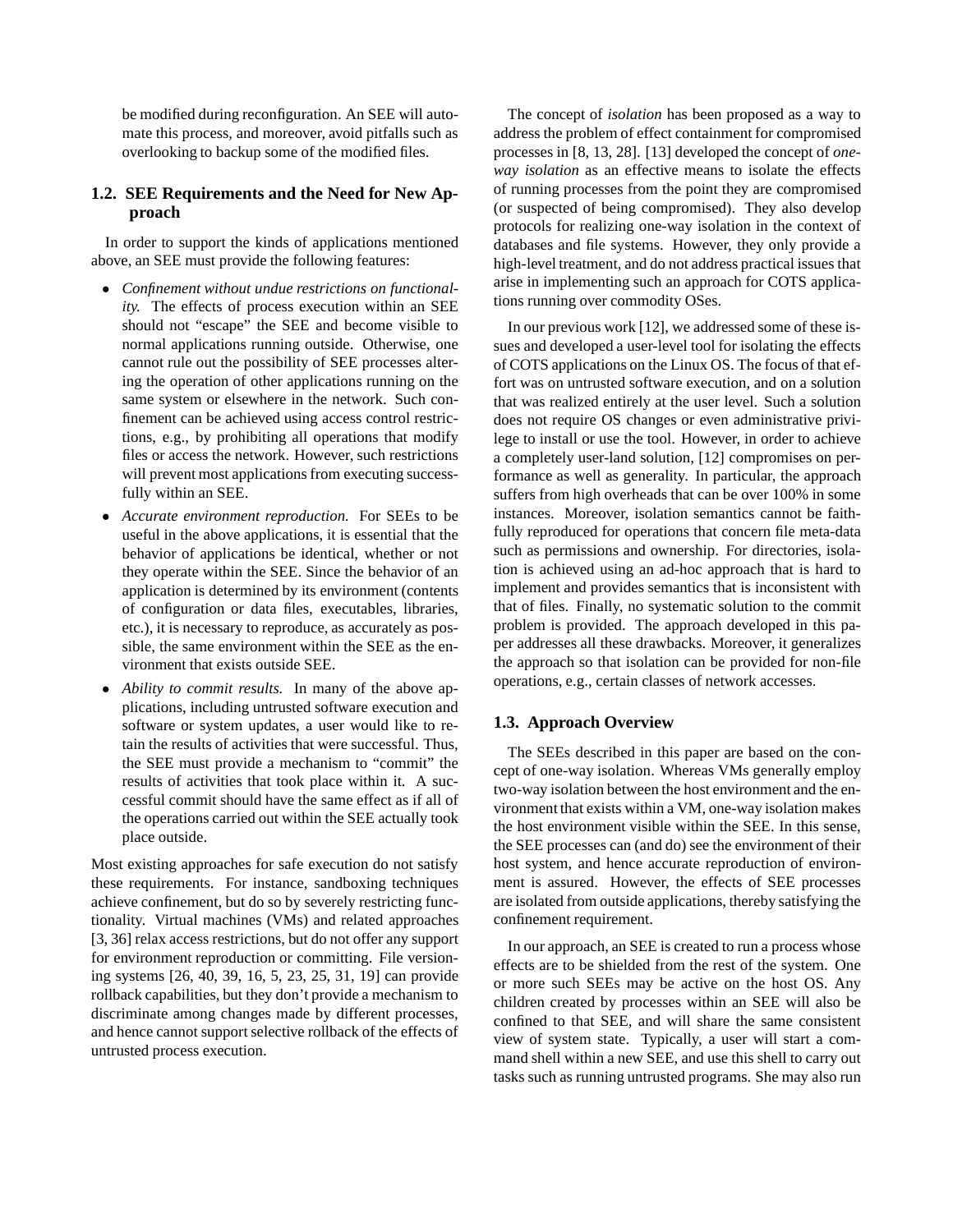helper applications, such as image or document viewers, or arbitrary utility applications to examine the resulting system state. Finally, if she wants to accept the changes made within the SEE, she can commit the results. The commit process causes the system state, as viewed inside the SEE, to be merged with the state of the host OS. We present consistency criteria aimed at ensuring the correctness of the results of the commit process.

Our approach is implemented using interposition at the system call and virtual file system layers, and hence does not require any changes to applications that run inside the SEE. Even complex tasks such as compilation and installation of large software packages, and execution of complex client and server applications can be carried out successfully within the SEE. This is because our approach places few restrictions on operations performed by most applications. In particular, no restrictions are placed on file accesses, except in the case of access to special devices. Network operations that correspond to "read" operations, such as querying a name server, can be permitted as well. Network accesses that correspond to "write" operations can be permitted when the target of the communication satisfies one of the following conditions:

- it is an application running within an SEE, possibly on a different host, or
- it is a special-purpose "proxy" that is layered between the application and the service accessed by it, and can buffer the write actions until commit time.

The key challenge in implementing such proxies is that even though they buffer certain operations, they should provide a consistent view of system state to the SEE applications. Specifically, if an SEE process "writes" to such a proxy and subsequently performs a "read" operation, the proxy should return the result that would have been returned if the write operation had actually been carried out.

#### **1.4. Paper Organization**

The rest of this paper is organized as follows. Section 2 presents an overview of our approach. Section 3 describes our file system proxy, namely, the Isolation File System (IFS). Section 4 discusses the criteria and the procedure for committing changes made to the file system. Other aspects of our approach are discussed in Section 5. Section 6 provides an evaluation of the functionality as well as the performance of our approach. Related work is discussed in Section 7, followed by concluding remarks in Section 8.

## **2. Design of Secure Execution Environment**

The two functions of our SEE are (a) to provide one-way isolation, and (b) to support commit operation. These two aspects of SEE are described in more detail below.

#### **2.1. Achieving One-way Isolation**

The primary goal of isolation in our approach is effect containment: preventing the effects of SEE processes from affecting the operation (or outcome) of processes executing outside the SEE<sup>1</sup>. This means that any "read" operation (i.e., one that queries the system state but does not modify it) may be performed by SEE processes. It also means that "write" operations should not be permitted to affect system state. There are two options in this context: one is to *restrict* the operation, i.e., disallow its execution. The second option is to *redirect* the operation to a different resource that is invisible outside the SEE. Once a write operation is redirected, it is important that subsequent read operations on the same resource be redirected as well.

By *restriction,* we mean that an operation is prevented from execution. An error code may be returned to the process, or the operation may be silently suppressed and a success code returned. In either case, restriction is easy to implement — we need only know the set of operations that can potentially alter system state. The main drawback of restriction is that it will likely prevent applications from executing successfully. For instance, if a program writes a file, it expects to get back the same content at a later point in the program when the file is read. However, an approach based on restriction cannot do this, and hence most nontrivial applications will fail to run successfully under such restriction. For this reason, restriction is a choice of last resort in our approach.

By *redirection,* we mean that any operation that modifies some component of the host environment is instead redirected to a different component that is not accessed by the host OS processes. For instance, when an SEE process tries to modify a file, a copy of the original file may be created in a "private" area of the file system, and the modification operation redirected to this copy. Redirection is intended to provide a consistent view of system state to a process, thereby allowing it to run successfully.

Redirection can be *static* or *dynamic.* Static redirection requires the source and target objects to be specified manually. It is ideal for network operations. For instance, one may statically specify that operations to bind a socket to a port  $p$  should be redirected to an alternate port  $p'$ . Simi-

<sup>&</sup>lt;sup>1</sup>Note that we are interested in confinement  $[11]$  from the point of view of system integrity, rather than confidentiality. As such, we do not deal with with issues such as covert channels.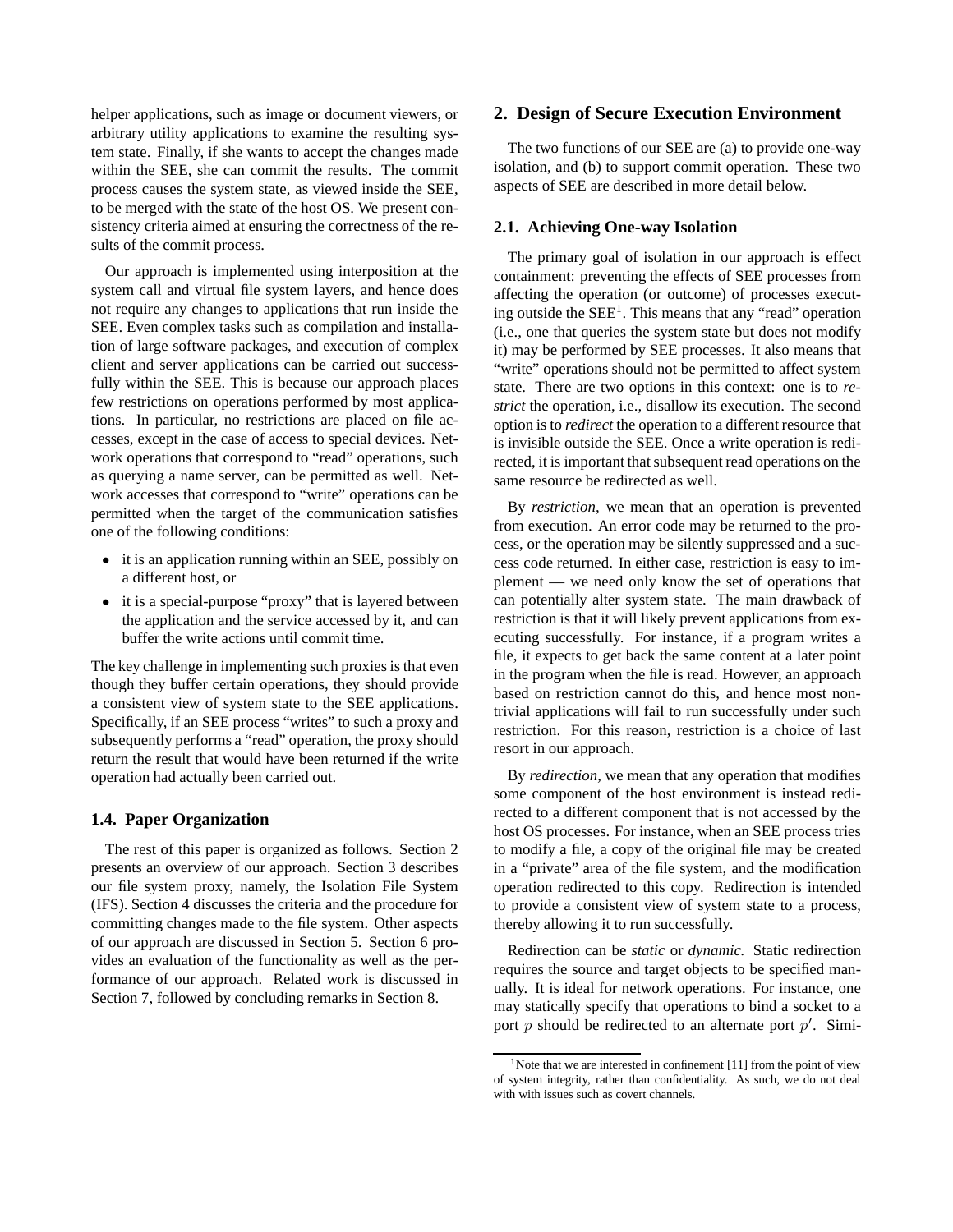larly, one may specify that operations to connect to a port p on host h should be redirected to host  $h'$  (which may be the same as h) and port  $p'$ . By using such redirection, we can build *distributed SEEs*, where processes executing within SEEs on multiple hosts can communicate with each other. Such distributed SEEs are particularly useful for safe execution of a network server application, whose testing would typically require accesses by nonlocal client applications. (Note, however, that this approach for distributed SEEs works only when all cross-SEE communications take place directly between the SEE processes, and not through other means, e.g., indirect communication through a shared NFS directory.)

Static redirection becomes infeasible if the number of possible targets is too large to be enumerated in advance. For instance, it is hard to predict the files that may be accessed by an arbitrary application. Moreover, there are dependencies among operations on different file objects, e.g., an operation to create a file has the indirect effect of changing the contents of the directory in which the file is created. Simply redirecting an access on the file, without correspondingly modifying accesses of the directory, won't work. To handle such complexities, our approach supports *dynamic redirection,* where the target for redirection is determined automatically during the execution of SEE processes. However, the possibility of hidden dependencies means that the implementation of dynamic redirection may have to be different for different kinds of objects. Specifically, in our SEE architecture, dynamic redirection is supported by *service-specific proxies.* Currently, there is a proxy for file service, and we envision proxies for other services such as WWW or email.

In our current implementation, system call interposition is used to implement restriction and static redirection. We restrict all modification operations other than those that involve the file system and the network. In the case of file operations, all accesses to normal files are permitted, but accesses to raw devices and special purpose operations such as mounting file systems are disallowed. In terms of network operations, we permit any network access for which static redirection has been set up. In addition, accesses to the name server and X-server are permitted. (In reality, SEE processes should not get unrestricted access to X-server, but our current implementation provides no mechanism to monitor and enforce policies on access to X-server.)

Dynamic redirection is currently supported in our implementation for only file system accesses. It is realized using a proxy called the Isolation File System (IFS), which is described in detail in Section 3.

#### **2.2. Committing Changes**

There are two key challenges in committing: one is to ensure *consistency* of the resulting system state; the other is *efficiency* — to reduce the space and time overheads for logging and re-running of operations to a level that provides good performance. Below, we provide a high-level overview of the issues involved in commit.

The key problem in terms of consistency is that a resource accessed within the SEE may have been independently accessed outside of the SEE. This corresponds to concurrent access on the same resource by multiple processes, some within SEE and some outside. One possible consistency criterion is the serializability criterion used in databases. Other consistency criteria may be appropriate as well, e.g., for some text files, it may be acceptable to merge the changes made within the SEE with changes made outside, as long as the changes involve disjoint portions of the file. A detailed discussion of the issues involved in defining commit criteria is presented in Section 4.1.

There may be instances where the commit criteria may not be satisfied. In this context, we make the following observations:

- There is no way to guarantee that results can be committed automatically and produce consistent system state, unless we are willing to delay or disallow execution of some applications on the host OS. Introducing restrictions or delays on host OS processes will defeat the purpose of SEE, which is to shield the host OS from the actions of SEE processes. Hence this option is not considered in our approach.
- If the results are not committed, then the system state is unchanged by tasks carried out within the SEE. This means that these tasks can be rerun, and will most likely have the same desired effect. Hopefully, the conflicts were the results of infrequent activities on the host OS, and won't be repeated this time, thus enabling the results to be committed.
- If retry isn't an option, the user can manually resolve conflicts, deciding how the files involved in the conflict should be merged. In this case, the commit criteria identifies the files and operations where manual conflict resolution is necessary.

As a final point, we note that if a process within an SEE communicated with another process executing within a different SEE, then all such communicating SEEs need to be committed as if they were part of a single distributed transaction. Currently, our implementation does not support distributed commits. Our approach for committing the results of operations performed within a single SEE is described in Section 4.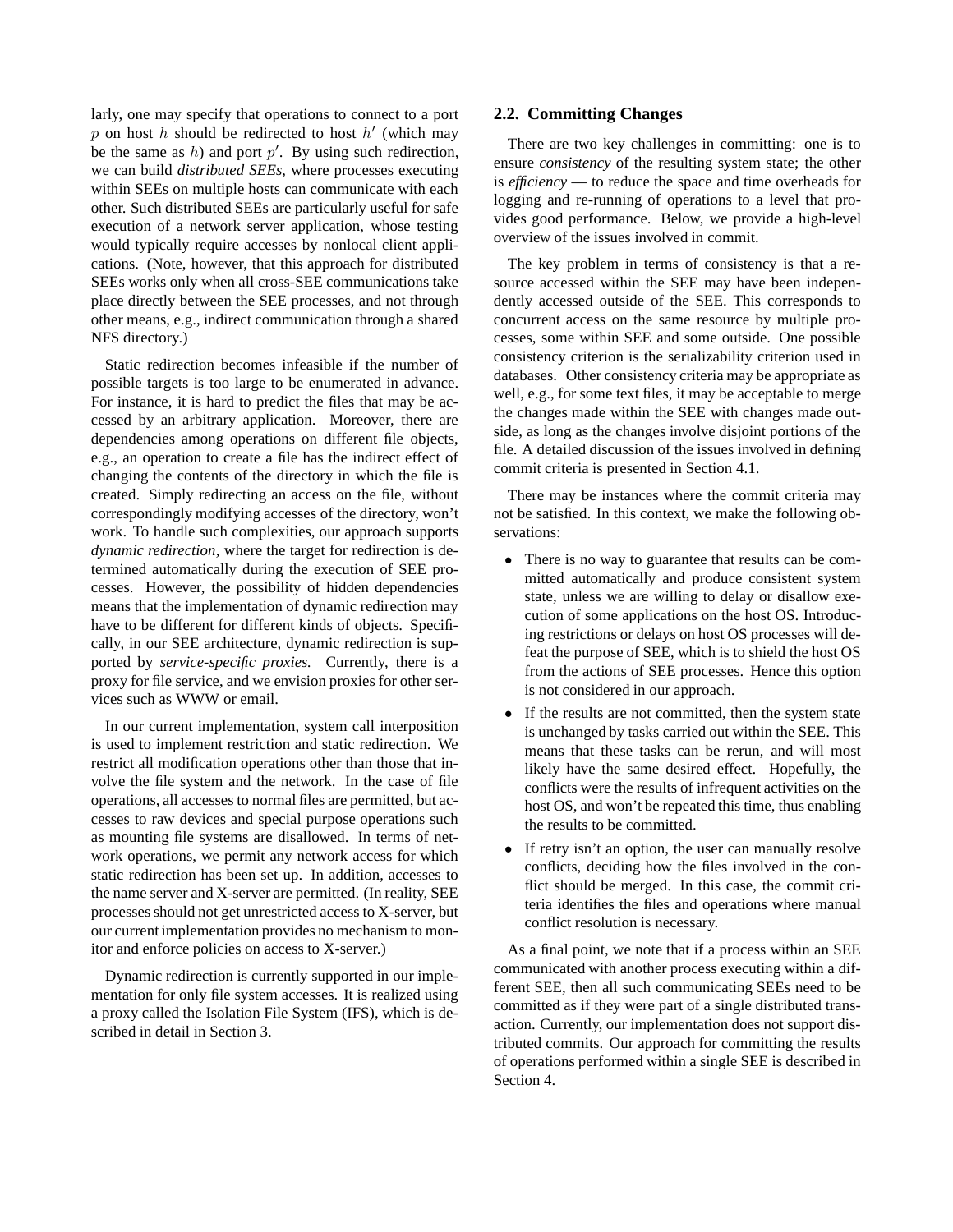#### **3. Isolation File System (IFS)**

#### **3.1. High-Level Overview**

In principle, a file system can be viewed as a tree structure. Internal nodes in this tree correspond to directories or files, whereas the leaves correspond to disk blocks holding file data. The children of directory nodes may themselves be directories or files. The children of file nodes will be disk blocks that either contain file data, or pointers to file data.

This view of file system as a tree suggests an intuitive way to realize one-way isolation semantics for an entire file system: when a node in the original file system is about to be modified, a copy of this node, as well as all its ancestors, is created in a "private" area of the file system called *temporary storage*. The write operation, as well as all other subsequent operations on this node, are then redirected to this copy.

In essence, we are realizing isolation using copy-onwrite. Although the copy-on-write technique has been used extensively in the context of plain files, it has not been studied in the context of directories. Realizing IFS requires us to support copy-on-write for the entire file system, including directories and plain files.

In our approach, copy-on-write on directories is supported using a *shallow-copy* operation, i.e., the directory itself is copied, but its entries continue to point to objects in the original file system. In principle, one can use shallowcopy on files as well, thus avoiding the overhead of copying disk blocks that may not be changed within the IFS. However, the internal organization of files is specific to particular file system implementations, whereas we want to make IFS to be file-system independent. Hence files are copied in their entirety.

IFS is implemented by interposing file system operations within the OS kernel at the Virtual File System (VFS) layer. VFS is a common abstraction in Unix across different file systems, and every file system request goes through this layer. Hence extensions to functionality provided at VFS layer can be applied uniformly and transparently to all underlying file systems such as ext2, ext3 and NFS.

We realize VFS layer interposition using the stackable file system approach described in [37]. In effect, this approach allows one to realize a new file system that is "layered" over existing file systems. Accesses to the new file system are first directed to this top layer, which then invokes the VFS operations provided by the lower layer. In this way, the new file system extends the functionality of existing file systems without the need to deal with file-system-specific details.

#### **3.2. Design Details**

The description in the previous section presented a simplified view of the file system, where the file system has a tree-structure and consists of only plain files and directories. In reality, UNIX file systems have a DAG (directed acyclic graph) structure due to the presence of hardlinks. In addition, file systems contain other types of objects, including symbolic links and special device files. As mentioned earlier, IFS does not support special device files. An exception to this rule is made for pty's and tty's, as well as pseudo devices like /dev/zero, /dev/null, etc. In these cases, access is redirected to the corresponding device files on the main file system. A symbolic link is simply a plain file, except that the content of the file is interpreted as the path name of another file system object. For this reason, they don't need any special treatment. Thus, we need only describe how IFS deals with hard links (and the DAG structure that can result due to their use.)

When the file system is viewed as a DAG, its internal nodes correspond to directories, and the leaves correspond to files. As mentioned earlier, the IFS does not look into the internal structure of files, and hence we treat them as leaf objects in the DAG. All nodes in the DAG are identified by a unique identifier called the *Inode number*. (The inode number remains unique across deletion and recreation of file objects.) The edges in the DAG are *links*, each of which is identified by a name and the Inode number of the object pointed by the link. This distinction between nodes and links in the file system plays a critical role in every aspect of IFS design and implementation.

Figure 1 illustrates the operation of IFS. The bottom layer corresponds to a host OS file system. The middle layer is the temporary storage to hold modified copies of files and directories. The top layer shows the view within IFS, which is a combination of the views in the bottom two layers. Note that the ordering of the bottom two layersin the figure is significant: the view contained in the temporary storage overrides the view provided by the main file system.

The temporary storage area is also known as "private storage area" to signify that fact that it is not to be accessed by the host OS. In order to support efficient movement of files between the two layers, which is necessary to implement the commit operation efficiently, it is preferable that the temporary storage be located on the same file system as the bottom layer. (If this is not possible, then temporary storage can be on a different file system, with the caveat that committing will require file copy operations as opposed to renames.) Henceforth, we will use the term *main file system* to denote the bottom layer and *IFS-temporary storage* (or simply "temporary storage") to refer to the middle layer.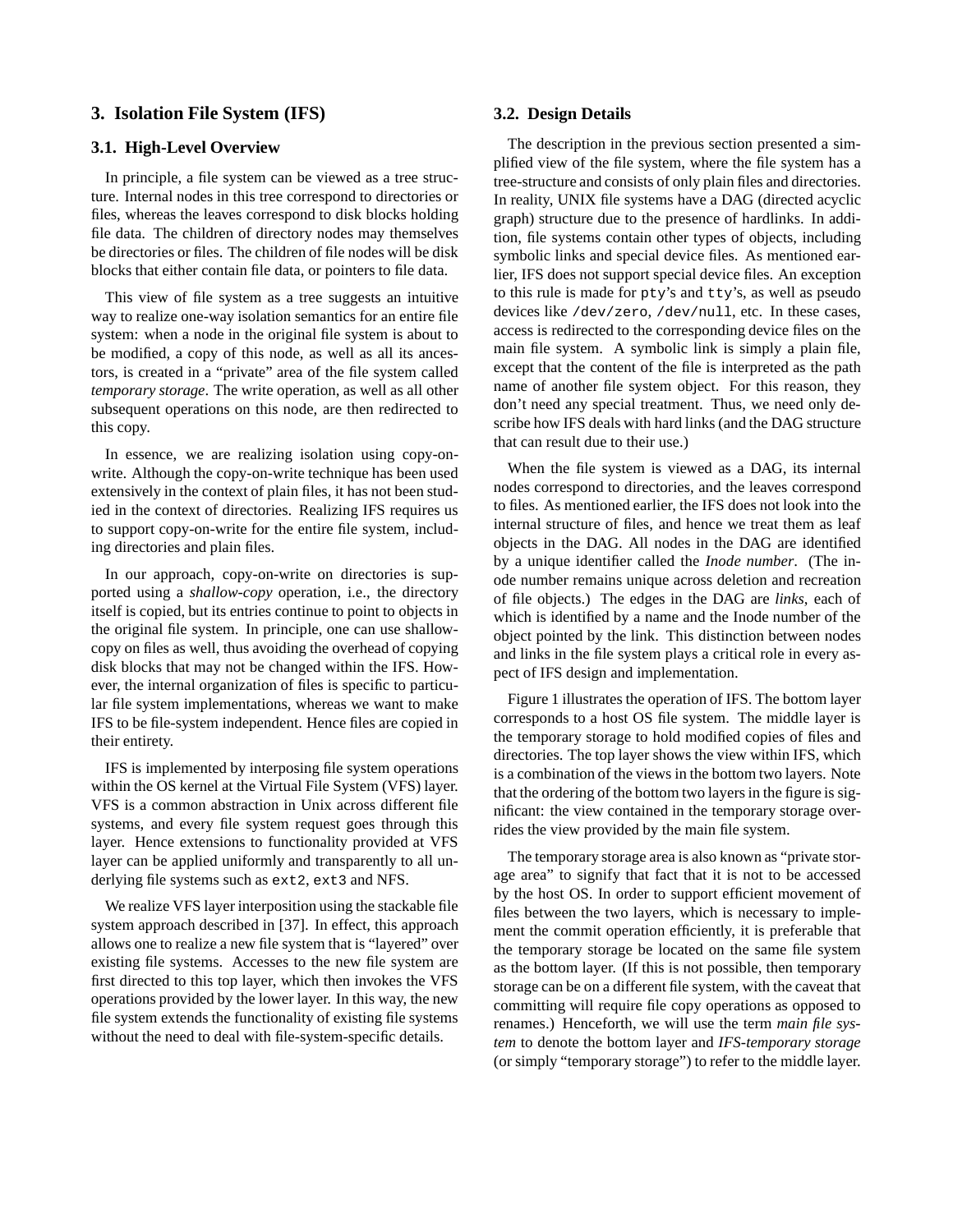

**Figure 1. Illustration of IFS Layout on Modification Operations**

In addition to storing private copies of files modified within the SEE in the temporary storage, the IFS layer also contains a table that maintains additional information necessary to correctly support IFS operation. This table, which we call as *inode table*, is indexed by the inode numbers of file system objects. It has a field indicating that whether the inode corresponds an object in temporary storage (temp) or an object the main file system (main). Further, if it is an object in the temporary storage, the flag indicates whether it is a stub object (stub). A stub object is simply a reference to the version of the same object stored in the main file system. In addition, auxiliary information needed for the commit operation is also present, as described in Section 4.

In our IFS implementation, copy-on-write of regular files is implemented using normal file copy operations. In particular, when a plain file  $f$  is modified for the first time within the SEE, a stub version of all its ancestor directories is created in temporary storage (if they are not already there). Then the file  $f$  is copied into temporary storage. From this point on, all references to the original file will be redirected to this copy in temporary storage.

After creating a copy of  $f$ , we create an entry in the inode table corresponding to the original version of  $f$  on the main file system. This is done so as to handle hard links correctly. In particular, consider a situation when there is a second hard link to the same file object, and this link has not yet been accessed within IFS. When this link is subsequently accessed, it will be referencing a file in the main file system. It is necessary to redirect this reference to the copy of  $f$  in temporary storage, or otherwise, the two links within IFS that originally referred to the same file object will now refer to different objects, thereby leading to inconsistencies.

The copy-on-write operation on directories is implemented in a manner similar to that of files. Specifically, a stub version of the directory's ancestor nodes are first created in temporary storage. Next, the directory itself is copied. This copy operation is a *shallow copy* operation, in that only a stub version of the objects listed in the directory are created.

We illustrate the operation of IFS using the example shown in Figure 1. Suppose that initially (i.e., step 1 in this figure), there is a directory a and a file b under the root directory in the main file system, with files c and d within directory a. Step 2 of this figure illustrates the result of modifying the file  $/a/c$  within the SEE. The copy-on-write operation on /a/c first creates a stub version of the ancestor directories, namely,  $\prime$  and  $\prime$  a. Then the file  $\prime$  a $\prime$  c is copied from the main file system to the temporary storage. Subsequent accesses are redirected to this copy in temporary storage.

The third step of Figure 1 shows the result of an operation that creates a file  $/a/e$  within the SEE. Since this changes the directory a by adding another file to it, a shallow copy of the directory is made. Next, the file e is created within the directory. The combined view of IFS reflects all these changes: accesses to file  $/a/c$  and  $/a/e$  are redirected to the corresponding copies in the temporary storage, while accesses to file  $/a/d$  will still go to the version in the main file system.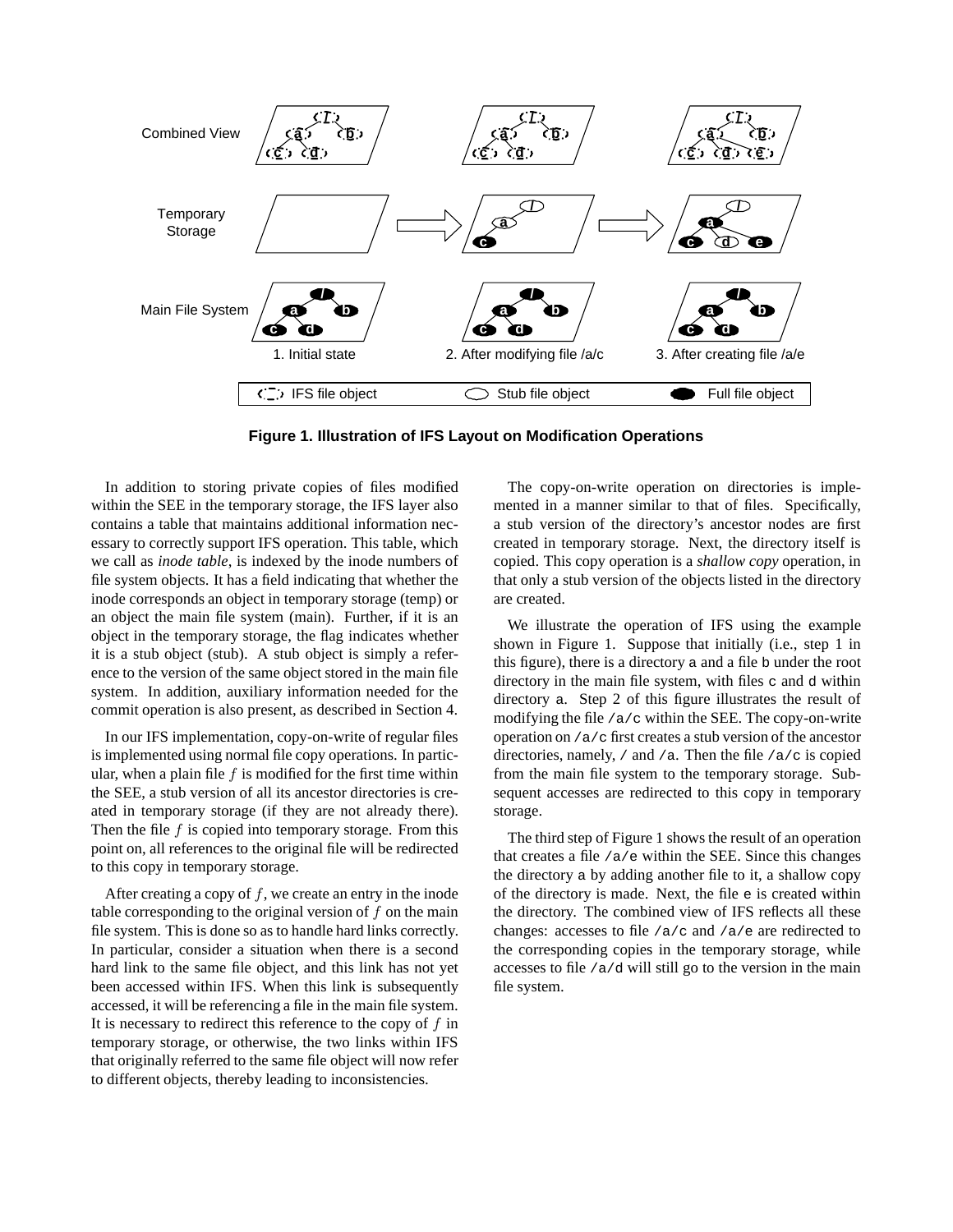#### **4. Implementation of IFS Commit Operation**

At the end of SEE execution, the user may decide either to discard the results or commit them. In the former case, the contents of IFS are destroyed, which means that we simply delete the contents of temporary storage and leave the contents of the main file system "as is." In the latter case, the contents of the temporary storage need to be "merged" into the main file system.

When merging the contents of temporary storage and main file systems, note that conflicting changes may have taken place within and outside the IFS, e.g., the same file may have been modified in different ways within and outside the SEE. In such cases, it is unclear what the desired merge result should be. Thus, the first problem to be addressed in implementing the commit operation is that of identifying *commit criteria* that ensure that the commit operation can be performed fully automatically (i.e., without any user input) and is guaranteed to produce meaningful results. We describe possible commit criteria in Section 4.1. Following this, we describe an efficient algorithm for committing results in Section 4.2.

If the commit criteria is not satisfied, then manual reconciliation of conflicting actions that took place inside the SEE and outside will be needed. The commit criteria will also identify the set of conflicting files and operations. At this point, the user can decide to:

- *abort,* i.e., discard the results of SEE execution. This course of action would make sense if the activities performed inside SEE are longer be relevant (or useful) in the context of changes to the main file system.
- *retry*, i.e., discard the results of SEE execution, create a new SEE environment, redo the actions that were just performed within the SEE, and then try to commit again. If the conflict were due to activities on the host OS that are relatively infrequent, e.g., the result of a cron job or actions of other users that are unlikely to be repeated, then the retry has a high probability of allowing a successful commit. (Note that the retry will likely start with the same system state as the first time and hence will have the same net effect as the first time.)
- *resolve conflicts*, i.e., the user manually examines the files involved in the conflict (and their contents) and determines if it is safe to commit; and if so, what the merged contents of the files involved in the conflict. The commit criteria will identify the list of files involved in the conflict and the associated operations, but the rest of the steps need to be performed manually.

#### **4.1. Commit Criteria**

The commit criteria is a set of rules which determine whether the results of changes made within an SEE can be committed automatically, and lead to a consistent file system state. Since the problem of consistency and committing has been studied extensively in the context of database transactions, it is useful to formulate the commit problem here in the terms used in databases. However, note that there is no well-defined notion of transactions in the context of IFS. We therefore identify the entire set of actions that took place within SEE in isolation as a transaction  $T_i$ and the entire set of actions that took place outside of the SEE (but limited to the actions that took place during the lifetime of the SEE) as another transaction  $T_h$ .

There are several natural choices for commit criteria:

• *Noninterference.* This requires that the actions contained in  $T_i$  be unaffected by the changes made in  $T_h$  and vice-versa. More formally, let  $RS(T)$  and  $WS(T)$  denote respectively the set of all filesystem objects read and written by a transaction  $T$ , respectively. Then, noninterference requires that

> $RS(T_i) \cap WS(T_h) = \phi$  $RS(T_h) \cap WS(T_i) = \phi$  $WS(T_i) \cap WS(T_h) = \phi$

The advantage of this criteria is that it leads to very predictable and understandable results. Its drawback is that it is too restrictive. For instance, consider a conflict that arises due to a single file f that is written in  $T_h$ and read in  $T_i$ . Also suppose that  $f$  was read within the SEE after the time of the last modification operation on f in  $T<sub>h</sub>$ . Then it is clear that  $T<sub>i</sub>$  used the modified version of  $f$  in its computation, and hence it need not be aborted, yet the noninterference criteria will not permit  $T_i$  to be committed.

• *Serializability*. This criteria requires that the effect of concurrent transactions be the same as if they were executed in some serial order, i.e., an order in which there was no interleaving of operations from different transactions. In the context of IFS, there are only two possible serial orders, namely,  $T_iT_h$  and  $T_hT_i$ . Serializability has been used very successfully in the context of database transactions, so it is a natural candidate here. However, its use in SEE can lead to unexpected results. For instance, consider a situation where a file  $f$ is modified in  $T_i$  and is deleted in  $T_h$ . At the point of commit, the user would be looking at the contents of  $f$ within the SEE and would expect this result to persist after the commit, but if the serial order  $T_iT_h$  were to be permitted, then  $f$  would no longer be available! Even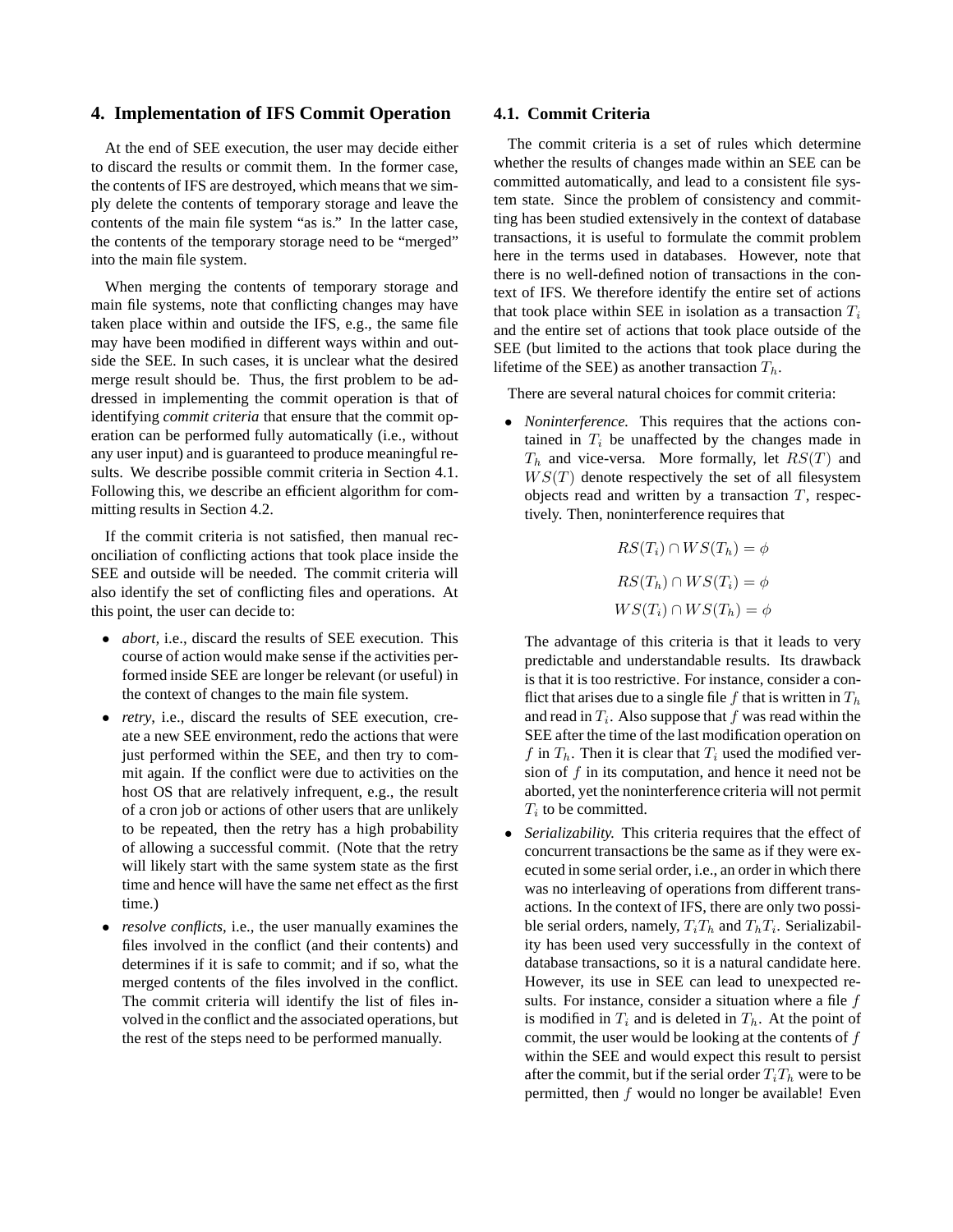worse, its contents would not be recoverable. Thus, serializability may be too general in the context of SEE: if results were committed automatically when  $T_i$  and  $T<sub>h</sub>$  were serializable, then there is no guarantee that the resulting system state would be as expected by the user of the SEE.

• *Atomic execution of SEE activities at commit time.* If the state of main file system after the commit were as if all of the SEE activities took place atomically at the point of commit, then it leads to a very understandable behavior. This is because the contents of the main file system after the commit operation will match the contents of the IFS on every file that was read or written within the IFS. The atomic execution criteria (AEC) is a restriction of serializability criterion in that only the order  $T_h T_i$  is permitted, and the order  $T_i T_h$ , which led to unexpected results in the example above, is not permitted.

Based on the above discussion, we use AEC as the criteria for automatic commits in SEE. In all other cases, the user will be presented with a set of files and directories that violate the AEC, and the user will be asked to resolve the conflict using one of the options discussed earlier (i.e., abort, redo, or manually reconcile).

In addition to providing consistent results, a commit criteria should be amenable to efficient implementation. In this context, note that we don't have detailed information about the actions within  $T<sub>h</sub>$ . In particular, the UNIX file system maintains only the last read time and write time for each file system object, so there is no way to obtain the list of all read and write actions that took place within  $T<sub>h</sub>$ , or their respective timestamps. We could, of course, maintain such detailed information if we intercepted all file operations on the main file system and recorded them, but this conflicts with our design goal that operations of processes outside SEE should not be changed in any way. On the other hand, since we do intercept all file accesses within the IFS, we can (and do) maintain more detailed information about the timestamps of the read and write operations that took place within the SEE. Thus, an ideal commit criteria, from an implementation perspective, will be one that leverages the detailed timestamp information we have about  $T_i$  while being able to cope with the minimal timestamp information we have about  $T_h$ . It turns out that AEC satisfies this condition, and hence we have chosen this criteria as the basis for fully automated commits in IFS.

In order to determine whether AEC is satisfied, we need to reason about the timestamps of operations in  $T_h$  and  $T_i$ and show that their orders can be permuted so that all operations in  $T<sub>h</sub>$  occur before the operations in  $T<sub>i</sub>$ , and that this permutation does not change the semantics of the operations. We make the following observations in this regard:

- Any changes made within the SEE are invisible on the main file system, so the results of operations in  $T<sub>h</sub>$ would not be changed if all  $T_i$  operations were delayed to the point of commit.
- A read operation  $R(f)$  performed in  $T_i$  can be delayed to the point of commit and still be guaranteed to produce the same results, provided the target  $f$  was unchanged between the time  $R$  was executed and the time of commit. This translates to requiring that the last modification time of  $f$  in the main file system precede the timestamp of the first read operation on  $f$  in  $T_i$ .
- The results of a write operation  $W(f)$  performed in  $T_i$  is unaffected by any read or write operation in  $T_h$ , and hence it can be delayed to commit time without changing its semantics.

Based on the observations, we conclude that AEC is satisfied if:

*the earliest read-time of an object within the IFS occurs after the last modification time of the same object on the main file system.*

Note that the latest modification time of an object on the main file system is given by the mtime and ctime fields associated with that object. In addition, we need to maintain the earliest read-time of every object within the IFS in order to evaluate this criteria.

A slight explanation of the above criteria is useful in the context of append operations on files. Consider a file that is appended by an SEE process is subsequently appended by an outside process. Both appends look like a write operation, and hence the above commit criteria would seem to indicate that it is safe to commit results. But if this were done, the results of the append operation performed outside IFS would be lost, which is an unexpected result. Clearly, if the SEE process were run at the time of commit, then no information would have been lost. However, this apparent problem is clarified once we realize that an append operation really involves a read and then a write. Once this is taken into account, a conflict will be detected between the time the file was read within IFS and the time it was modified outside, thereby causing the AEC criteria to be violated. More generally, whenever a file is modified within IFS without completely erasing its original contents (which is accomplished by truncating its length to zero), we treat this as a read followed by a write operation for the purposes of committing, and handle the above situation correctly.

#### **4.1.1 Improvements to AEC**

The above discussion of AEC classifies operations into two kinds: read and write. The benefit of such an approach is its simplicity. Its drawback is that it can raise conflicts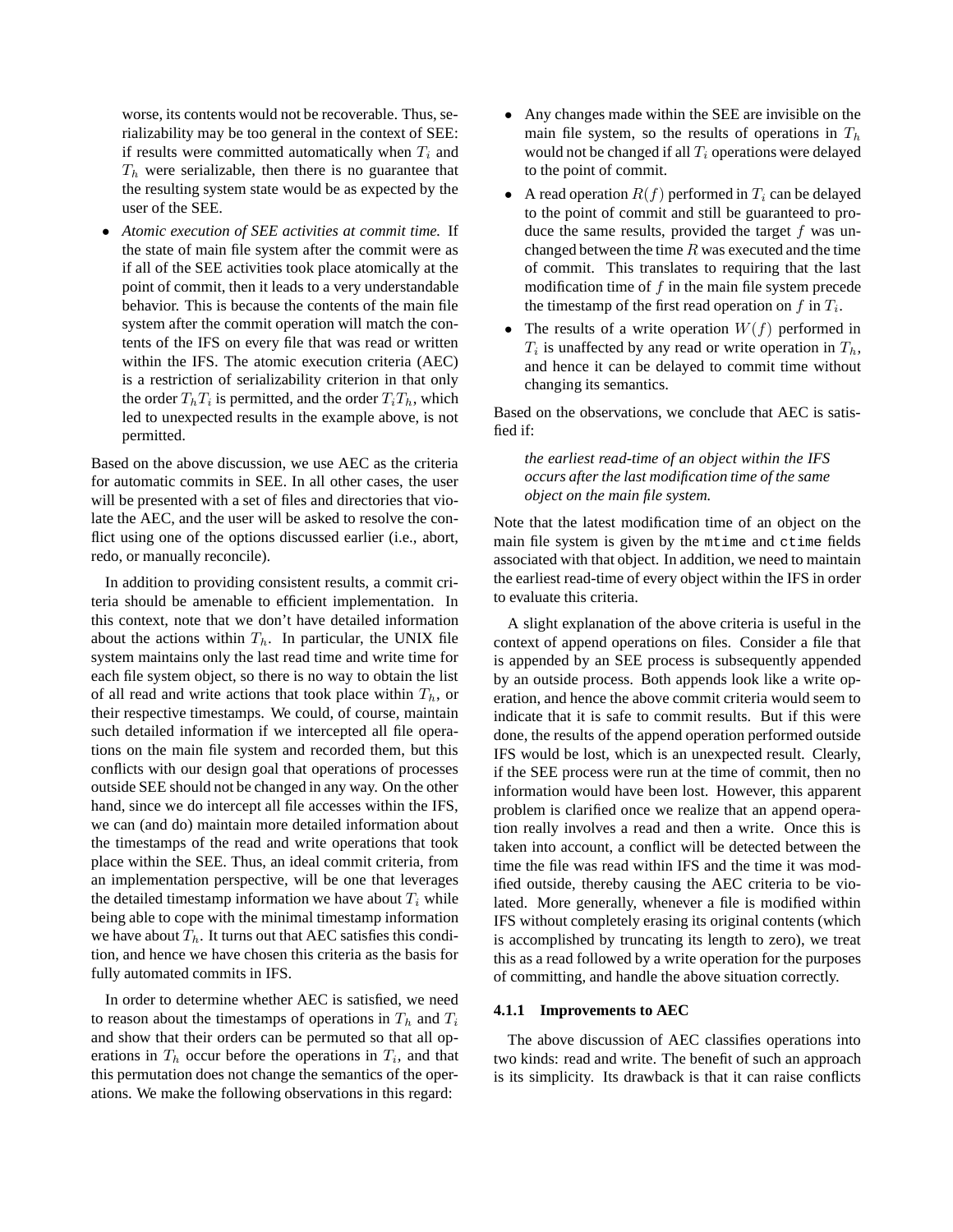even when there is a meaningful way to commit. We illustrate this with two examples:

- System log files are appended by many processes. Based on earlier discussion about append operations on files, the AEC criteria won't be satisfied whenever an SEE process appends an entry  $e_1$  to the log file and an outside process subsequently appends another entry  $e_2$  to the same file. Yet, we see that the results can easily be merged by appending both  $e_1$  and  $e_2$  to the log file.
- Directories close to the root of the file system are almost always examined by SEE process as part of looking up a file name in the directory tree. Thus, if any changes were to be made in such directories by outside processes, it will lead to AEC being violated. Yet, we see that a name lookup operation does not conflict with a file creation operation unless the name being looked up is identical to the file created.

These examples suggest that AEC will permit commits more often if we distinguished among operations at a finer level of granularity, as opposed to treating them as read and write operations. However, we are constrained by the fact that we don't have a complete record of the operations executed by outside processes. Therefore, our approach is to try to *infer* the operations by looking at the content of the files. In particular, let  $f<sub>o</sub>$  denote the (original) content of a file system object at the point it was copied into temporary storage, and  $f_h$  and  $f_i$  denote the content of the same file in the main file system and the IFS at the point of commit. We can then compute the difference  $\delta_h^f$  between  $f_o$  and  $f_h$ , and the difference  $\delta_i^f$  between  $f_o$  and  $f_i$ . From these differences, we can try to infer the changes that were made within and outside SEE. For instance, if both  $\delta_h^f$  and  $\delta_i^f$  consist of additions to the end of the file, we can infer that append operations took place, and we can apply these differences to  $f_{o}$ .

In the case of directories, the situation is a bit simpler. Due to the nature of directory operations,  $\delta_h^f$  will consist of file (or subdirectory) creation and deletion operations. Let  $F_h$  denote the set of files created or deleted in  $\delta_h^f$ , and let  $F_i$  be the set of names in this directory that were looked up in  $T_i$ . This information, as well as the time of first lookup on each of these names, are maintained within the IFS. Let  $F_c = F_h \cap F_i$ . Now, we can see that the AEC criteria will be satisfied if either one of the following conditions hold:

- $F_c = \phi$ , or
- the modification time of  $f<sub>o</sub>$  precedes all of the lookup times on any of the files in  $F_c$ .

In the first case, none of the names looked up (i.e., "read") within the SEE were modified outside, thus satisfying AEC.

In the second case, conflicts are again avoided since all of the lookups on conflicting files took place after any of the modification operations involving them in the main file system.

We point out that inferring operations from the state of the file system can be error-prone. For instance, it is not possible to distinguish from system state whether a file a was deleted or if it was first renamed into b and then deleted. For this reason, we restrict the use of this approach to log files and directories. In other cases, e.g., updates of text files, we can use this technique with explicit user input.

#### **4.2. Efficient Implementation of Commit**

After making a decision on whether it is safe to commit, the next step is to apply the changes to the main file system. One approach in this context is to traverse the contents of the temporary storage and copy them into the main file system. However, this simple approach does not always produce expected results. Consider, for instance, a case where a file  $a$  is first renamed to  $b$  and then modified. A simple traversal and copy will leave the original version of  $a$  as is, and create a new file  $b$  whose contents are the same as in the temporary storage. The correct result, which will be obtained if we redo all the (write) operations at the point of commit, will leave the system without the file a. Thus, the simple approach for state-based commit does not work correctly.

The above example motivates a log-based solution: maintain a complete log of all successful modifications operations that were performed within the SEE, and replay them on the main file system at the point of commit. This approach has the benefit of being simple and being correct in terms of preserving the AEC semantics. However, its drawback is that it is inefficient, both in terms of space and time. In the worst case, the storage overhead can be arbitrarily higher than an approach that uses state-based committing. For instance, consider an application that creates and deletes many (temporary) files. The state-based approach will need to store very few files in temporary storage, but a log-based approach will need to store all the write operations that were performed, including those on files that were subsequently deleted. Moreover, redoing the log can be substantially more expensive than state-based commit, since the latter can exploit rename operations to avoid file copies altogether.

The above discussion brings forth the complementary benefits of the two approaches. The first approach makes use of the accumulated modification results on file system objects, thus avoiding the expense associated with the maintenance and redoing of logs. The second approach, by maintaining logs, is able to handle subtle cases involving file re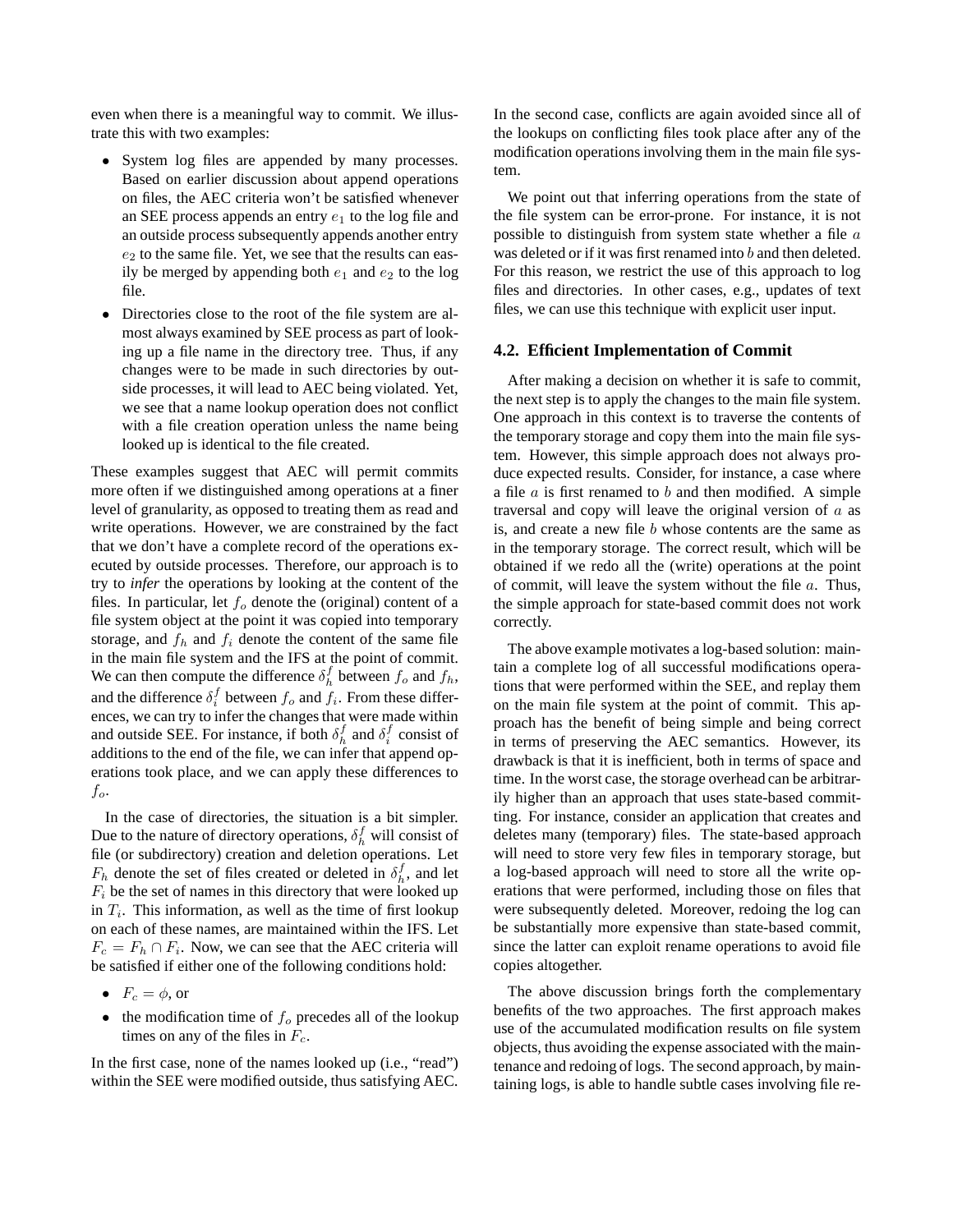names. In our implementation of the commit operation, we combine the benefits of both.

We refer to our approach as state-based commit. For files, the commit action used in our approach involves simply renaming (or copying) the file into the main file system. For operations related to links, it records a minimal set of linkrelated operations that captures the set of links associated with each file system object. In this sense, one can think of the approach as maintaining "condensed" logs, where redundant information is pruned away. For instance, there is no need to remember operations on a file if it is subsequently deleted. Similarly, if a file is renamed twice, then it would be enough to remember the net effect of these two renames. To identify such redundancies efficiently, our approach partitions the logs based on the objects to which they apply. This log information is kept in the inode table described earlier.

Operations that modify the contents of a file or change metadata (such as permissions) on any file system object are not maintained in the logs, but simply applied to the object. In effect, the state of the object captures the net effect of all such operations, so there is no need to maintain them in a log. Thus, only information about file or directory creation and deletion, and those that concern addition or removal of links are maintained in the log. In addition, to simplify the implementation, we separate the effects of creating or deleting file system objects from the effect of adding or deleting links. This means that the creation of a file would be represented in our logs by two operations: one to create the file object, and another to link it to the directory in which the object is created. Similarly, a rename operation is split into an operation to add a link, another to remove a link, and a third (if applicable) to delete the file originally referenced by the new name. As in previous sections, file objects involved in these operations are identified by inode numbers rather than path names.

Specifically, the log contains one of the following operations:

- *create* and *delete* operations denote respectively the creation of a file or a directory, and are associated with the created file system object.
- *addlink* and *rmlink* operations denote respectively the addition and deletion of a link from a directory to a file system object. These operations are associated with the file system object that is the target of the link, and have two operands. The first is the inode number of the parent directory and the second is the name associated with the link.

The effect of some of these operations is superceded by other operations, in which case only latter operations are maintained. For instance, a delete operation supercedes a

create operation. An rmlink operation cancels out a preceding addlink with the same operands.

In addition to removing redundant operations from the logs, we also reorder operations that do not interfere with each other in order to further simplify the log. In this context, note that two valid addlink operations in the log associated with any file system object are independent. Similarly, any addlink operation on the object is independent of an rmlink operation. (Both these statements are true only when we assume that operations that are superceded or canceled by others have already been removed from the log.)

Based on this discussion, we can see that a condensed log associated with a file system object can consist of operations in the following order:

- zero or one create operation. Since the file system object does not exist before creation, this must be the first operation in the log, if it exists.
- zero or more rmlink operations. Note that multiple rmlink operations are possible if the file system object was originally referenced by multiple links. Moreover, the parent directories corresponding to these rmlink operations must all have existed at the time of creation of SEE, or otherwise an addlink operation (to link this object to the parent directory) must have been executed before the rmlink. In that case, the addlink and rmlink operations would have cancelled each other out and hence won't be present in the condensed log.
- zero or more addlink operations. Note that multiple addlink operations are possible if the object is being referenced by multiple links. Also, there must be at least one addlink operation if the first operation in the log is a create operation.
- zero or one delete operation. Note that when a delete operation is present, there won't be any addlink operations, but there may be one or more rmlink operations in the log.

Given the condensed logs maintained with the objects in the inode table, it seems straightforward to carry out the commit operation. The only catch is that we only have the relative ordering of operations involving a single file system object, but lost information about the global ordering of operations across different objects. This raises the question as to whether the meanings of these operations may change as a result. In this context, we make the following observations:

- Creation and deletion operations do not have any dependencies across objects. Hence the loss of global ordering regarding these operations does not affect the semantics of these operations.
- Rmlink operation depends upon the existence of parent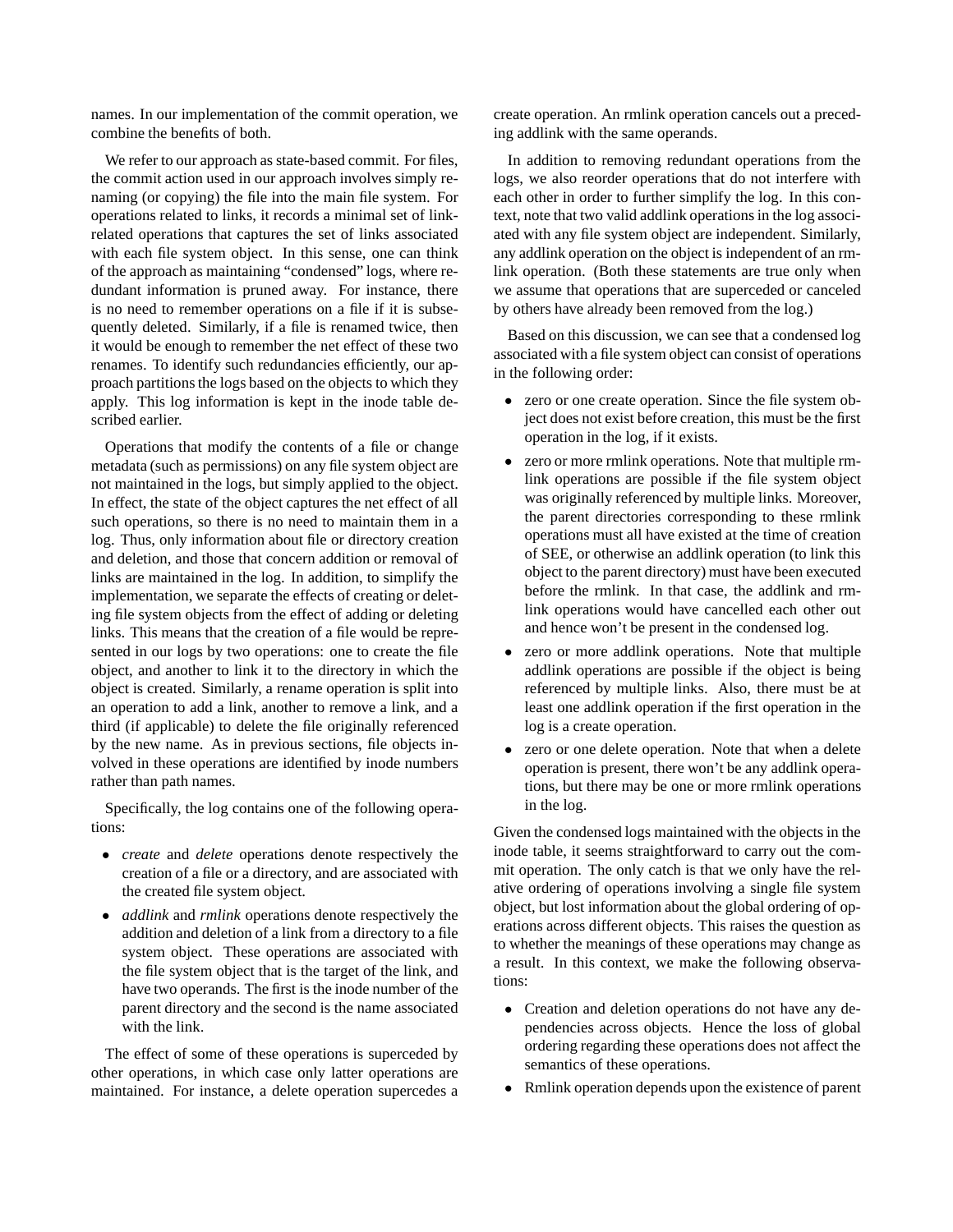directory, but nothing else. This means that as long as it is performed prior to the deletion of parent directory, its meaning will be the same as is it was executed in the global order in which it was executed originally.

• Addlink operation depends on the creation of the parent directory (i.e., the directory in which the link will reside) and the target object. Moreover, an addlink operation involving a given parent directory and link name has a dependency on any other rmlink operation involving the same parent directory and link names. This is because the addlink operation cannot be performed if a link with the same name is present in the parent directory, and the execution of rmlink affects whether such a link is present. Thus, the effect of addlink operations will be preserved as long as any parent directory creation, as well as relevant rmlink operations are performed before.

Among operations that have dependency, one of the two possible orders is allowable. For instance, an rmlink operation cannot precede the existence of either the parent directory or the target of the link. Similarly, an addlink operation cannot precede an rmlink operation with the same parent directory and name components. (Recall that we have decomposed a rename operation into rmlink (if needed), addlink and an object delete (if needed) operations, so it cannot happen that an addlink operation is invoked on a parent directory when there is already another link with the same name in that directory.) This means that even though the global ordering on operations has been lost, it can be reconstructed. Our approach is to traverse the file system within the temporary storage, and combine the condensed logs while respecting the above constraints, and then execute them in order to implement the commit step.

*Atomic Commits.* As mentioned before, the committing of modifications should be done atomically in order to guarantee file system consistency. The natural way to do atomic operations is through file-locking: to prevent access to all the file system objects that are to be modified by the committing process. We use Linux mandatory locks to achieve this. Immediately before the committing phase, a lock is applied to the list of to-be-committed files, so that other processes do not gain access to these files. Only when the committing is completely done, the locks on these files are released.

# **5 Discussion**

In the previous two sections, we discussed aspects of IFS, our filesystem proxy. In this section, we discuss how the other components of SEE fit together, including the components that support restriction, network level redirection, and user interface.

**Implementing Restriction at System Call Layer.** The actions of SEE processes are regulated by a kernel-resident policy enforcement engine that operates using *system call interposition*. This enforcement engine generally enforces the following policies in order to realize SEEs:

- *File accesses.* Ensure that SEE processes can access only the files within the IFS. Access to device special files are not allowed, except for "harmless" devices like tty's and /dev/null.
- *Network access.* Network accesses for which an explicit (static) redirection has been set up are allowed. The redirection may be to another process that executes within a different SEE, or to an intelligent proxy for a network service. (Note that network file access operations do not fall in this category — they are treated as file operations.)
- *Interprocess communication (IPC).* IPC operations are allowed among the processes within the same SEE. However, no IPC may take place between SEE and non-SEE processes. An exception to this rule is currently made for X-server access. (To be safe, we should restrict X-server accesses made by SEE applications so that they don't interfere with X-operations made by non-SEE applications. However, our implementation does not currently have the ability to enforce policies at the level of X-requests.)
- *Signals and process control.* A number of operations related to process control, such as sending of signals, are restricted so that a process inside an SEE cannot interfere with the operation of outside processes.
- *Miscellaneous "safe" operations.* Most system calls that query system state (timers and clocks, file system statistics, memory usage, etc.) are permitted within the SEE. In addition, operations that modify processspecific resources such as timers are also permitted.
- *Privileged operations.* A number of privileged operations, such as mounting file systems, changing process scheduling algorithms, setting system time, and loading/unloading modules are not permitted within SEE.

Note that the exact set of rules mentioned above may not suit all applications. For instance, one may want to disallow all network accesses for an untrusted application, but may be willing to allow some accesses (e.g, DNS and WWW) for applications that are more trusted. To support such customization, we use a high-level, expressive policy specification language called BMSL [29, 34] in our implementation. This language enables convenient specification of policies that can be based on system call names as well as arguments. The kinds of policies that can be expressed include simple access control policies, as well as policies that depend on history of past accesses and/or resource us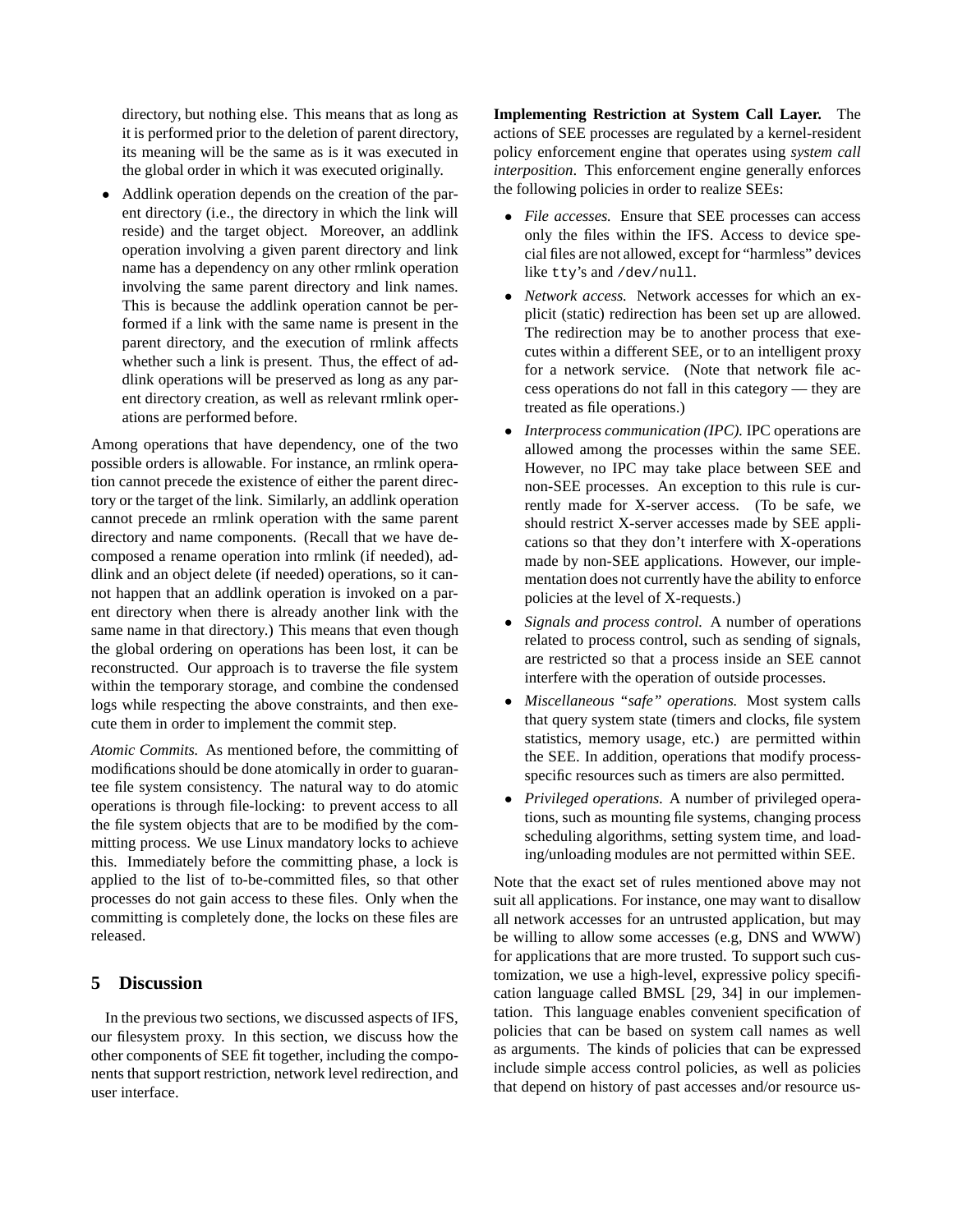age. In addition, the language allows response actions to be launched when policies are violated. For instance, it can be specified that if a process tries to open a file  $f$ , then it should be redirected to open another file  $f'$ . Efficient enforcement engines are generated by a compiler from these policy specifications. More details about this language and its compiler can be found in [34].

In our experience, we have been able to specify and enforce policies that allow a range of applications to function without raising exceptions, and the experimentation section describes some of our experiences in this regard.

**Support for Network Operations.** Support for network access can be provided while ensuring one-way isolation semantics in the following cases:

- access to services that only provide query (and no update) functionality, e.g., access to domain name service and informational web sites, can be permitted by configuring the kernel enforcement engine so that it permits access to certain network ports on certain hosts.
- communication with processes running within other SEEs can be supported by redirecting network accesses appropriately. This function is also provided by the kernel enforcement engine.
- accesses to any service can be allowed, if the access is made through an intelligent proxy that can provide isolation semantics.

Currently, our implementation supports the first two cases. Use of distributed SEEs provides an easy way to permit isolated process to access any local server — one can simply run the server in isolation, and redirect accesses by the isolated process to this isolated server. However, for servers that operate in a different administrative domain, or servers that in turn access several other network functions, running the server in isolation may not always be possible. In such cases, use of an intelligent proxy that partially emulates the server function may be appropriate.

Intelligent proxies may function in two ways. First, they may utilize service-specific knowledge in filtering requests to ensure that only "read" operations are passed on to a server. Second, they may provide some level of support for "write" operations, while containing the effects within themselves, and propagating the results to the real server only at the point of commit. For instance, an email proxy may be implemented which simply accepts email for delivery, but does not actually deliver them until commit time. Naturally, such an approach won't work in the case when a response to an email is expected.

Another limitation of our current implementation is that it does not provide support for atomic commits across distributed SEEs.

**User Interface.** In this section, we describe the support provided in our implementation for users to make decisions regarding commits.

Typically, an SEE is created with an interactive shell running inside it. This shell is used by the user to carry out the tasks that he/she wishes to do inside the SEE. At this point, the user can use arbitrary helper applications to analyze, compare, or check the validity of the results of these tasks. For instance, if the application modifies just text files, utilities like diff can point out the differences between the old and new versions. If documents, images, video or audio files are modified, then corresponding document or multimedia viewers may be used. More generally, users can employ the full range of file and multimedia utilities or customized applications that they use everyday to examine the results of SEE execution and decide whether to commit.

Before the user makes a final decision on committing, a compact summary of files modified within the SEE is provided to the user. If the user does not accept the changes, she can just roll them back at a click of button. If she accepts the changes, then the commit criteria is checked. If it is satisfied, then the commit operation proceeds as described earlier. If not, the user may still decide to proceed to commit, but this is supported only in certain cases. For instance, if the whole structure of the file system has been changed outside the SEE during its operation, there won't be a meaningful way to commit. For this reason, overriding of commit criteria is permitted only when the conflict involves a plain file.

Recall that SEEs may be used to run untrusted and/or malicious software. In such cases, additional precautions need to be taken to ensure that this software does not interfere with the helper applications, subverting them into providing a view of system state that looks acceptable to the user. In particular, we need to ensure that untrusted processes cannot interfere with the operation of helper application processes, or modify the executables, libraries or configuration files used by them. To ensure this, helper applications can be run outside of the SEE, but having a read-only access to the file system view within the IFS using a special path name. This approach ensures that the helper application gets its executable, libraries and config files from the host file system. Another advantage of doing this is that any modifications to the system state made by helper applications do not clutter the user interface that reports file modifications that were carried out within the SEE. (While it may seem that helper applications are unlikely to modify files, this is not true. For instance, running the bash shell causes it to update the .bash history file; running a browser updates its history and cache files; and so on.)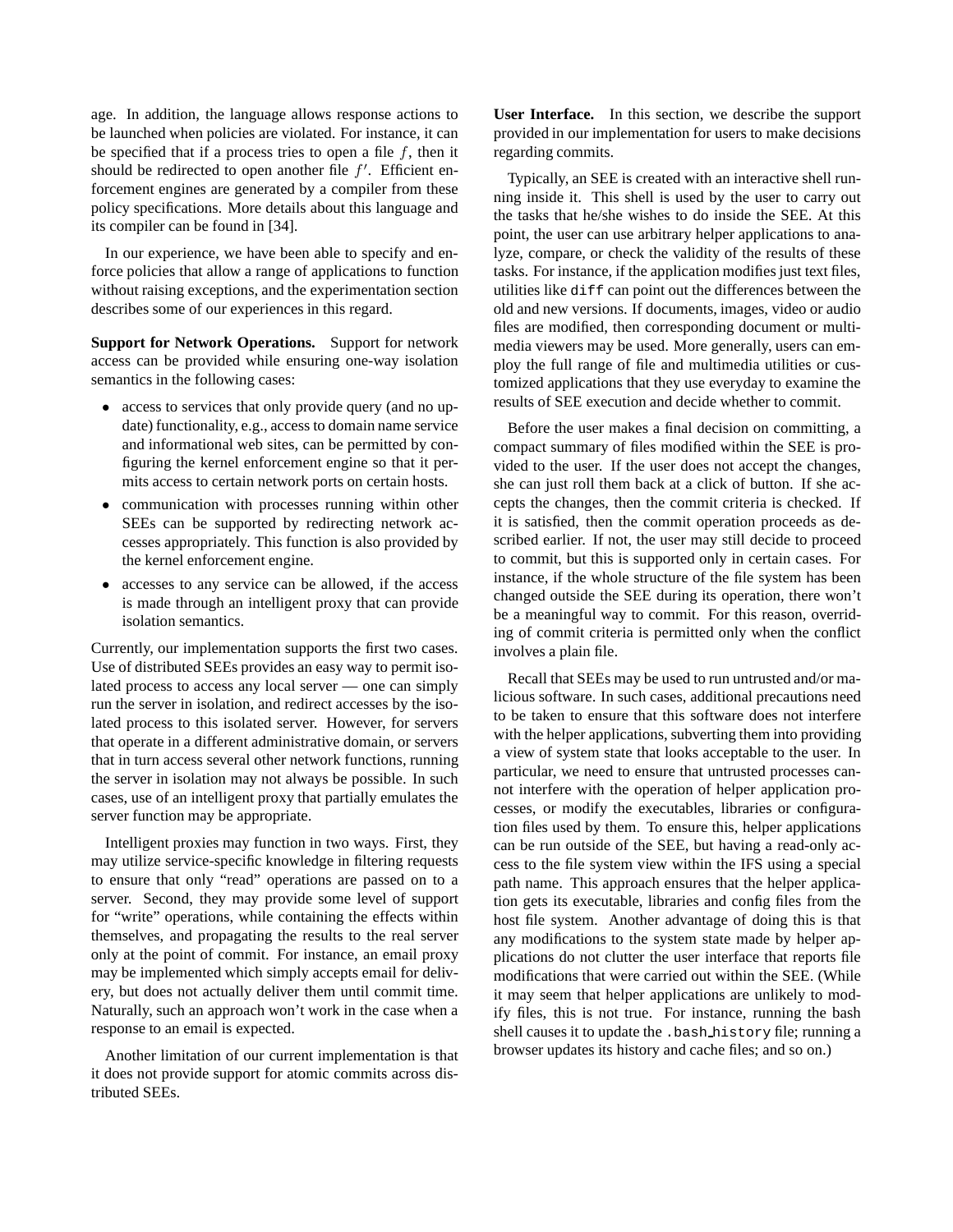# **6. Evaluation**

In this section, we present an evaluation of the functionality and performance of our SEE implementation.

## **6.1. Evaluation of Functionality**

**Untrusted applications.** We describe two applications here: a file renaming utility freeware called rta [33], which traverses a directory tree and renames a large number of files based on rules specified on the command line, and a photo album organizer freeware called picturepages [30]. These applications ran successfully within our SEE. Our implementation includes a GUI that summarizes files modified in the SEE so as to simplify user's task of deciding whether the changes made by the application are acceptable. Using this GUI, we checked that the modifications made by these applications were as intended: renaming of many files, and creation of several files and/or directories. We were then able to commit the results successfully.

To simulate the possibility that these programs could be malicious, we inserted an attack into picturepages that causes it to append a new public key to the file .ssh/authorized keys. (This attack would enable the author of the code to later log into the system on which picturepages was run.) Using our GUI, it was easy to spot the change to this file. The run was aborted, leaving the file system in its original state.

**Malicious code.** Email attachments and WWW links are a common source of viruses and other malware. We used an SEE to protect systems from such malware. Specifically, we modified the MIME type handler configuration file used by Mozilla so that executables, as well as viewers launched to process documents (e.g., ghostscript and xpdf) fetched over the Internet, were run within SEE. We fetched sample malicious PostScript and Perl code over the network using this approach. This code was executed inside the SEE. Using our GUI, we were able to see that these programs were performing unexpected actions, e.g., creating a huge file in the user's home directory. These actions were aborted. Also, at the time of writing this paper, there are several image flaw exploits (JPEG virus) that have captured the attention of many researchers. Running such image viewers inside an SEE will help eliminate this potential danger, because any malicious activity from the exploits will be isolated from affecting the main system.

Some kinds of malicious code are written to recognize typical sandbox environments, and if so, not display their malicious behavior. This can cause a user to develop trust in the code and then execute it outside of sandbox, when the malcode will deliver its payload. With our approach, we point out that running the code inside SEE does not incur significant inconvenience for the user, thereby making it easy for the user to always use it. In this case, the code will always display benign behavior.

**Software installation.** Another experiment performed a trial installation of mozilla browser. During the installation, an incorrect directory name /usr/bin was chosen as the location for installation, instead of the default directory /usr/local/mozilla. Under normal circumstances, this causes Mozilla to copy a number of files into /usr/bin, thereby "polluting" the directory. After running the program in an SEE, the user interface indicated that a large number of files (some are non-executables) were added to /usr/bin, which was not desirable. Aborting this installation, we ran the installation program a second time, this time with /usr/local/mozilla as the location for installation. At the end of installation, we restarted the browser, and visited several sites to make sure that the program worked as expected. (For this experiment, the system call restriction layer was modified to allow all WWW accesses.) Finally, we committed the installation, and from that point on, we were able to use the new installation of the browser successfully, outside of SEE.

**Upgrading and testing a server.** Specifically, we wanted to upgrade our web server so that it can support SSL. We started a command shell under SEE, and used it to upgrade the apache software installation. We then ran the new server. To enable it to run, we used static redirection for network operations, so that a bind operation to port 80 was redirected to port 3080. We then ran a browser that accessed this server by connecting to this port. We verified that the new server worked correctly. Meanwhile, the original server was still accessible to every one. Thus, SEE allowed the software upgrade to be tested easily and conveniently, without having to shutdown the original server.

After verifying the operation of the new server, we attempted to commit the results. Unfortunately, this produced conflicts on some files such as the access and error log files used by the server. We chose to ignore updates to such output files that were made within the SEE, and commit only the rest of the files, which could be done successfully.

#### **6.2. Performance Evaluation**

All performance results reported in this paper were obtained from a laptop running Red Hat Linux 7.3 with a 1.0GHz AMD Athlon4 processor, 512MB memory and a 20GB, 4200rpm IDE hard disk. The primary metric was elapsed time.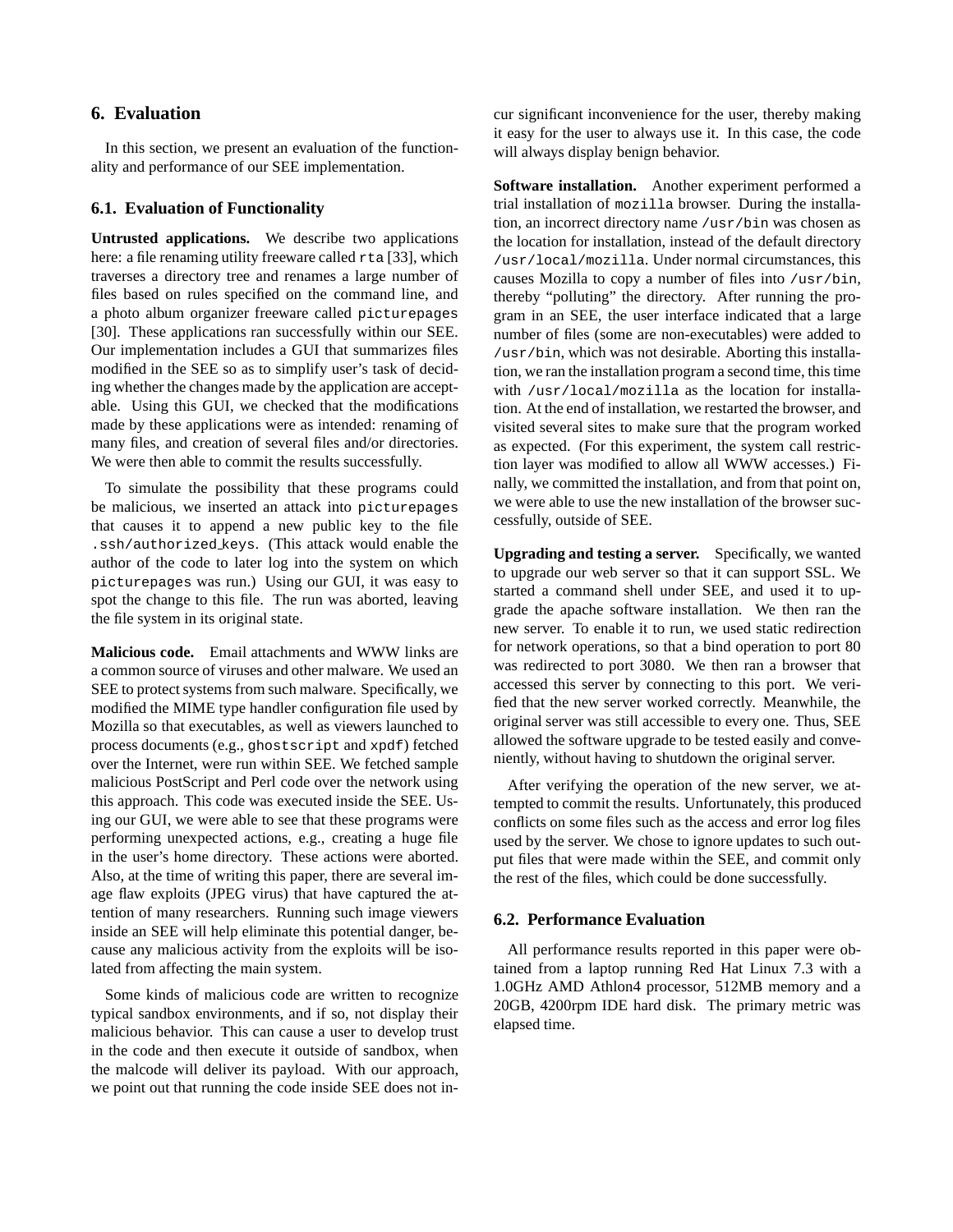

**Figure 2. Performance Results for Program Execution in SEE**

For performance evaluation, we considered the following classes of examples:

- *Utility programs.* In this category, we studied ghostview and tar utilities. Specifically, we performed ghostview on a 31M file, with no file modification operations; and tar to generate a tarball from a 26M directory, and the only modification operations involved was the creation of this archive. From Figure 2, we can see a 3-12% overhead incurred for such applications during isolation phase, and a negligible commit time overhead.
- Servers. We measured the performance overhead on the Apache web server using WebStone [35], a standard web server benchmark. We used version 2.5 of this benchmark, and ran it on a separate computer that is connected to the server through a 100Mbps network. We ran the benchmark with two, sixteen and thirty clients. In the experiments, the clients were simulated to access the web server concurrently. They randomly fetch html files whose size is from 500 bytes to 5M. The benchmark was run for a duration of 30 minutes, and the results were averaged across ten such runs. The results are shown in Figure 2.
- *File system benchmarks.* We used Postmark [9] and Am-Utils [18] benchmarksto get the benchmark data for IFS. Postmark is a file system benchmark to measure the performance for file system used by Internet applications, such as email. In this experiment, we configured Postmark to create 500 files in a file pool, with file sizes ranging from 500 bytes to 500KB. A total of 2000 file system operations were performed. In total, 1515 files were created, 1010 files read, 990 file written, and 1515 files deleted. The tests were repeated ten times. The results are as depicted in figure 2. Overall, a 18% performance degradation is observed, and commit overhead is near zero. Am-Utils is a CPUintensive benchmark result by building the Am-Utils

|           | Log-based Commit | <b>State-based Commit</b> |         |
|-----------|------------------|---------------------------|---------|
|           | Time             | Time                      | Speedup |
| ghostview | 0.03             | 0.03                      |         |
| tar       | 0.14             | 0.03                      | 4.7     |
| postmark  | 225              | 0.07                      | 3214.3  |
| Am-utils  | 16.9             | 0.35                      | 48 3    |

## **Figure 3. Comparison for Log-based Commit and State-based Commit. All numbers are in seconds.**

package, which contains 7.6M lines of C code and scripts. The building process creates 152 files and 19 directories, as well as 6 rename and 8 setattr operations. We ran this experiment in both original file system and IFS. The results, shown in Figure 2, indicate a low isolation overhead of under 2% and a negligible commit overhead.

In addition, we also collected results in Figure 3 to show the efficiency of our state-based commit approach. An implementation that used log based committing was compared with our state based committing implementation, and the performance of both of the approaches were compared for applications such as tar, postmark and Am-utils. The results project the advantage of using a state based commit approach, particularly illustrating the advantage of having accumulative effects for file objects. For instance, the large number of temporary files created then deleted in Am-utils compilation and all the files created then deleted in Postmark execution, are not considered in the committing stage as candidates, while log-based commit still needs to perform the whole set of operations (e.g. write) to all these files, so there is a significant difference between the two approaches in terms of commit time.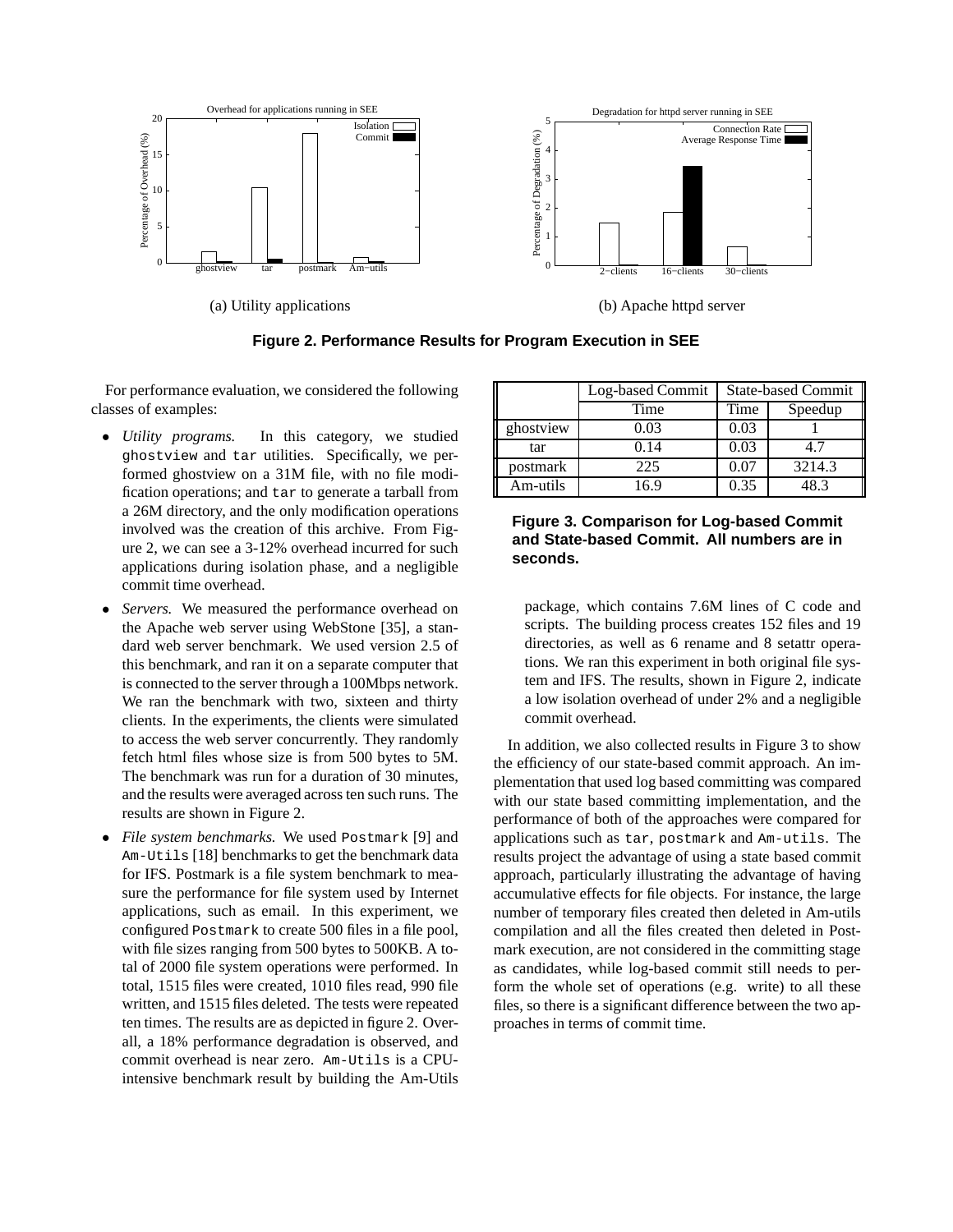# **7. Related Work**

**Sandboxing.** Sandboxing based approaches [7, 6, 1, 21, 27, 22] involve observing a program's behavior and blocking actions that may compromise the system's security. Janus [7] incorporates a proc file system based system call interposition technique for the Solaris operating system. A more recent version has been implemented on Linux, and uses a kernel module for interposition. Chakravyuha [6] uses a kernel interception mechanism. MAPbox [1] is a sandboxing mechanism where the goal is to make the sandbox more configurable and usable by providing a template for sandbox policies based on a classification of application behaviors. [21] creates the policy sandbox for programs (such as web browser) by first tracking the file requests made by the programs. This approach, however, requires a training phase, in which users need to run the programs using "normal" inputs, so that the policy sandbox can capture a complete set of files accessed by the programs. But in the case of untrusted code, the choice of such inputs may not be clear. Safe Virtual Execution (SVE) [27] uses Software Dynamic Translation, a technique for modifying binaries as they execute, is used to implement sandboxing. Systrace [22] is a sandboxing system that notifies the user about all system calls that an application tries to execute and then uses the response from the user to generate a policy for the application.

The main drawback of sandboxing based approaches is the difficulty of *policy selection*, i.e, determining what actions are permissible for a given piece of software. Note that malicious behavior may not only involve accessing unauthorized resources, but also accessing authorized resources in unauthorized ways. For instance, a program that creates a compressed version of a file may instead create a file that contains no useful data, which is equivalent to deleting the original file. It is unlikely that a practical system can be developed that can allow users to conveniently state policies that allow write access to the file while ensuring that the file is replaced with its compressed version. In contrast, an SEE permits manual inspection, aided by helper applications, to be used to determine if a program behaved as expected. This approach is much more flexible. Indeed, it is hard to imagine that tasks such as verifying whether a software package has been installed properly can even be formally specified using any sandbox-type policy.

[28, 38] extend sandboxing by allowing operations to be disallowed silently, i.e., by returning a success code to the program. The goal of the approaches is deception, i.e., making a malicious program believe that it is succeeding in its actions so as to observe its behavior. In our terminology, these approaches use restriction rather than redirection. As we observed earlier, use of restriction is likely to

break many benign applications, as well as alert malicious applications very quickly to the effect that their actions are not succeeding. For instance, if a write operation is silently suppressed, the application can easily detect this by reading back the contents.

**Isolation approaches.** Two-way isolation between a host and guest operating system forms the basis of security in virtual machine based approaches for realizing SEEs. The "playground" approaches developed for Java programs in [15, 4] also belong to this general category — untrusted programs are run on a physically isolated system, while their display is redirected to the user's desktop. Note that the file system on the user's computer cannot directly be accessed on the playground system, which means that there is two way isolation being employed in this case. Covirt [3] proposes that most of applications be run inside virtual machine instead of host machines. Denali [36] is another virtual machine based approach that runs untrusted distributed server applications. As outlined in the introduction, all the above approaches suffer from the difficulty of environment reproduction, and also in committing the changes back to the original system. As a result, they do not provide a helpful approach for the applications discussed in the introduction.

[13] was the first approach to present a systematic development of the concept of *one-way isolation* as an effective means to isolate the effects of running processes from the point they are compromised. They developed protocols for realizing one-way isolation in the context of databases and file systems. However, they do not present an implementation of their approach. As a result, they do not consider the research challenges that arise due to the nature of COTS applications and commodity OSes. Moreover, they do not provide a systematic treatment of issues related to consistency of committed results.

In our previous work [12], we developed a practical approach for secure execution of untrusted software based on isolation. The focus of this effort was on developing a tool that can be easily installed and used by ordinary users that may not have administrative access to a computer. It is implemented entirely at the user level, and does not require any changes to the OS kernel. In order to achieve this objective, [12] compromises on performance as well as generality. In particular, the approach suffers from high overheads that can be over 100% in some instances. Moreover, isolation semantics cannot be faithfully reproduced for certain operations that involve meta-data such as permissions and ownership. For directories, isolation is achieved using an ad-hoc approach that is hard to implement and its semantics is inconsistent with that of file updates. Finally, no systematic solution to the commit problem is provided.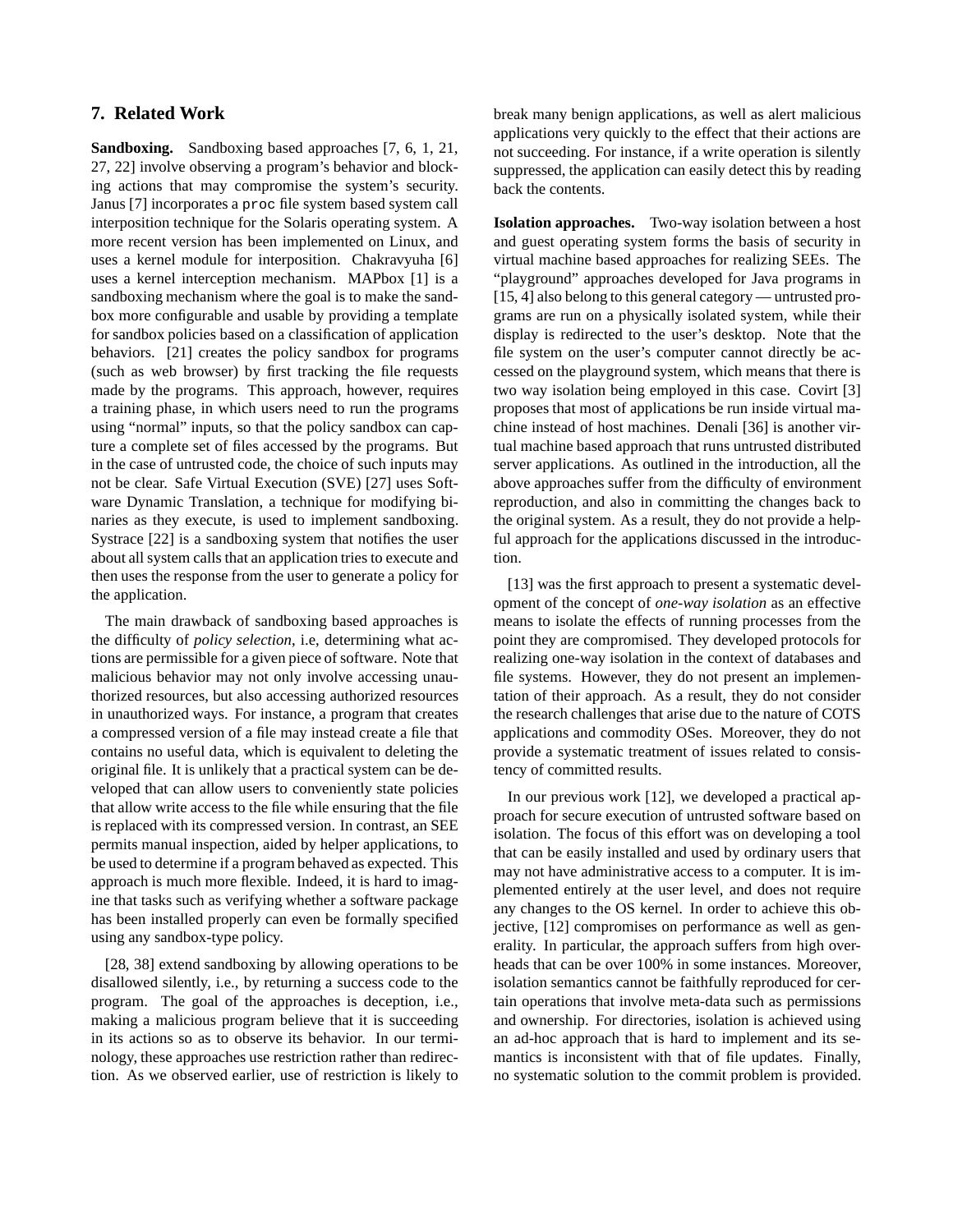The approach developed in this paper addresses all these drawbacks by implementing isolation within the kernel at the VFS layer. Moreover, it shows how the approach can be generalized so that isolation can be provided for non-file operations, e.g., certain classes of network accesses.

**Recovery-oriented systems.** The Recovery-Oriented Computing (ROC) project [24] is developing techniques for fast recovery from failures, focusing on failures due to operator errors. [2] presents an approach that assists recovery from operator errors in administering a network server, with the specific example of an email server. The recovery capabilities provided by their approach are more general than those provided by ours. The price to be paid for achieving more general recovery capabilities is that their implementation needs to be application specific, and hence will have to be tailored for each specific application/service. In contrast, we provide an applicationindependent approach. Another important distinction is that with our approach, consistency of system state can be assured whenever the commit proceeds successfully. With the ROC approach, which does not restrict network operations, there is no way to prevent the effects of network operations from becoming so widely distributed in the network they cannot be fully reversed. In the case of email service, they allow a certain level of inconsistency, e.g., redelivering an email that was previously read and deleted by a client, and expect the user to manually resolve this inconsistency. This potential for inconsistency is traded in favor of eliminating the risk of commit failures.

**File system approaches.** Elephant file system [26] is equipped with file object versioning support, and supports flexible versioning policies. [5, 23, 25, 31, 19] use check pointing technique to provide data versioning. [16] implements VersionFS, a versatile versioning file system. They use a stackable template file system as ours, and use a sparse file technique to reduce storage requirements for storing versions of large files. While all of these approaches provide the basic capability to rollback system state to a previous time, such a rollback will discard *all* changes made since that time, regardless of whether they were done by a malicious or benign process. In contrast, the one-way isolation approach implemented in this paper guarantees selective rollback of the actions of processes run within the SEE without losing the changes made by benign processes executing outside of the SEE.

Repairable File System [40, 39] makes use of versioning file system to bring repair facility to a compromised file server. Fastrek [20] applies the similar approach to protect databases. These approaches can attribute changes to malicious or benign process executions, and allow a user to rollback changes selectively. However, since the changes made by (potentially) compromised processes are not contained within any environment, "cascading aborts" can become a problem. Specifically, a benign process may access the data produced by a compromised process, in which case the actions of the benign process may have to be rolled back, as well as the actions of processes that used the results of such a benign process and so on. The risk of such cascaded aborts should be weighed against the risk of not being able to commit in our approach. Thus, this approach as well as the ROC approach mentioned above are more suitable when the likelihood of rollbacks is low, and commit failures cannot be tolerated.

Loopback file system [14] can create a virtual file system from existing file system and allow access to existing files using alternative path name. But this approach provides no support for versioning or isolation.

3D file system [10] provides a convenient way for software developers to work with different versions of a software package. In this sense, it is like a versioning file system. It also introduces a technique called *transparent viewpathing* which is based on translating file names used by a process. It gives a union view of several directory structures thus allowing an application to transparently access one directory through another's path. As it is not designed to deal with untrusted applications, it needs the cooperation from the application for this mechanism to work. TFS [32] is a file system in earlier distributions of Sun's operating system (SunOS), which allowed mounting of a writable file system on top of a read-only file system. TFS also has a view similar to 3DFS, where the modifiable layer sits on top of the read only layers. [17] describes a union file system for BSD, that allows "merging" of several directories into one, with the mounted file system hiding the contents of the original directories. The union mount will show the merger of the directories and only the upper layer can be modified. All these file systems are intended for software development, with the UnionFS providing additional facilities for patching read only systems. However, they do not address the problem of securing the original file system from untrusted/faulty programs; nor do they consider problems such as data consistency and commit criteria.

## **8. Summary**

In this paper, we presented an approach for realizing safe execution environments. We showed that the approach is versatile enough to support a wide range of applications. A key benefit of our approach is that it provides strong consistency. In particular, if the results of isolated execution are not acceptable to a user, then the resulting system state is as if the execution never took place. On the other hand, if the results are accepted, then the user is guaranteed that the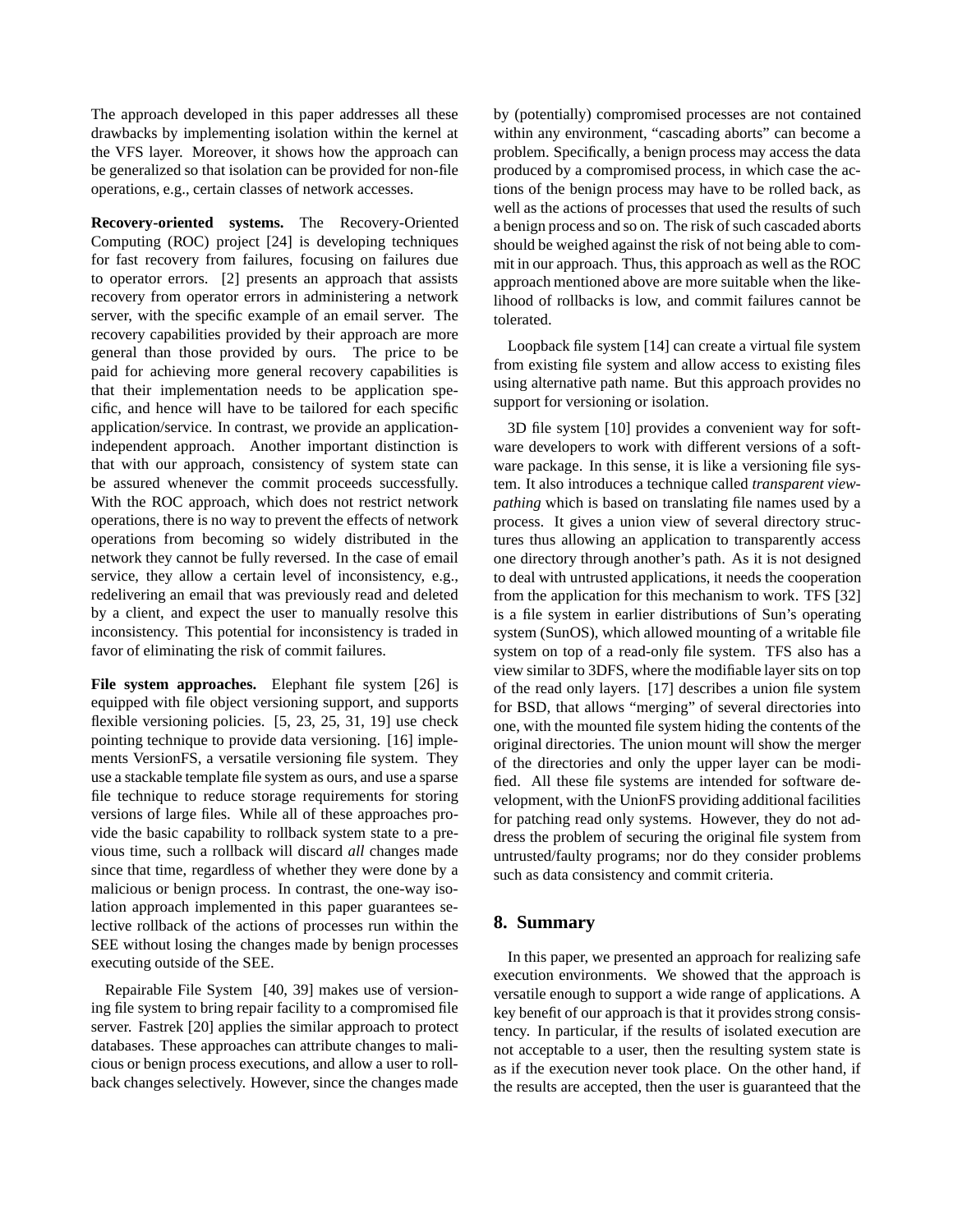effect of isolated execution will be identical to that of atomically executing the same program at the point of commit. We also discussed alternative commit criteria that exploit file semantics to reduce commit failures.

Our approach makes minimal modifications to the kernel in the form of modules that provide file system isolation and policy enforcement. It requires no changes to applications themselves. Our functional evaluation illustrates the usefulness of the approach, while the performance evaluation shows that the approach is efficient, and incurs overheads typically less than 10%.

#### **References**

- [1] A. Acharya and M. Raje. Mapbox: Using parameterized behavior classes to confine applications. In *Proceedings of USENIX Security Symposium*, 2000.
- [2] A. Brown and D. Patterson. Undo for operators: Building an undoable e-mail store. In *Proceedings of USENIX Annual Technical Conference*, 2003.
- [3] P. M. Chen and B. D. Nobl. When virtual is better than real. In *Proceedings of Workshop on Hot Topics in Operating Systems*, 2001.
- [4] T. Chiueh, H. Sankaran, and A. Neogi. Spout: A transparent distributed execution engine for java applets. In *Proceedings of International Conference on Distributed Computing Systems*, 2000.
- [5] S. Chutani, O. T. Anderson, M. L. Kazar, B. W. Leverett, W. A. Mason, and R. N. Sidebotham. The episode file system. In *Proceedings of the USENIX Winter 1992 Technical Conference*, 1992.
- [6] A. Dan, A. Mohindra, R. Ramaswami, and D. Sitaram. Chakravyuha: A sandbox operating system for the controlled execution of alien code. Technical report, IBM T.J. Watson research center, 1997.
- [7] I. Goldberg, D. Wagner, R. Thomas, and E. A. Brewer. A secure environment for untrusted helper applications: confining the wily hacker. In *Proceedings of USENIX Security Symposium*, 1996.
- [8] S. Jajodia, P. Liu, and C. D. McCollum. Application-level isolation to cope with malicious database users. In *Proceedings of Annual Computer Security Applications Conference*, 1998.
- [9] J. Katcher. Postmark: A new file system benchmark. Technical Report TR3022, Network Applicance Inc., 1997.
- [10] D. G. Korn and E. Krell. A new dimension for the unix file system. *Software: Practice & Experience*, 20(S1), 1990.
- [11] B. W. Lampson. A note on the confinement problem. *Communications of the ACM*, 16(10):613–615, 1973.
- [12] Z. Liang, V. Venkatakrishnan, and R. Sekar. Isolated program execution: An application transparent approach for executing untrusted programs. In *Proceedings of Annual Computer Security Applications Conference*, 2003.
- [13] P. Liu, S. Jajodia, and C. D. McCollum. Intrusion confinement by isolation in information systems. In *Proceedings of IFIP Workshop on Database Security*, 1999.
- [14] Loop back file system. Unix man page.
- [15] D. Malkhi and M. K. Reiter. Secure execution of java applets using a remote playground. *Software Engineering*, 26(12), 2000.
- [16] K.-K. Muniswamy-Reddy, C. P. Wright, A. P. Himmer, and E. Zadok. A versatile and user-oriented versioning file system. In *Proceedings of USENIX Conference on File and Storage Technologies*, 2004.
- [17] J.-S. Pendry and M. K. McKusick. Union mounts in 4.4bsdlite. In *Proceedings of 1995 USENIX Technical Conference on UNIX and Advanced Computing Systems*, 1995.
- [18] J. S. Pendry, N. Williams, and E. Zadok. Am-utils user manual, 6.1b3 edition, july 2003. http://www.am-utils.org.
- [19] Z. Peterson and R. Burns. Ext3cow: The design, implementation, and analysis of metadata for a time-shifting file system. Technical Report. HSSL-2003-03, Hopkins Storage Systems Lab, Department of Computer Science, Johns Hopkins University, 2003.
- [20] D. Pilania and T. Chiueh. Design, implementation, and evaluation of an intrusion resilient database system. In *Proceedings of International Conference on Dependable Systems and Networks*, 2003.
- [21] V. Prevelakis and D. Spinellis. Sandboxing applications. In *Proceedings of Usenix Annual Technical Conference: FREENIX Track*, 2001.
- [22] N. Provos. Improving host security with system call policies. In *Proceedings of USENIX Security Symposium*, 2003.
- [23] S. Quinlan and S. Dorward. Venti: a new approach to archival storage. In *Proceedings of USENIX Conference on File and Storage Technologies*.
- [24] Recovery-oriented computing. http://roc.cs.berkeley.edu.
- [25] W. D. Roome. 3dfs: A time-oriented file server. In *Proceedings of the USENIX Winter 1992 Technical Conference*, 1991.
- [26] D. J. Santry, M. J. Feeley, N. C. Hutchinson, and A. C. Veitch. Elephant: The file system that never forgets. In *Proceedings of Workshop on Hot Topics in Operating Systems*, 1999.
- [27] K. Scott and J. Davidson. Safe virtual execution using software dynamic translation. In *Proceedings of Annual Computer Security Applications Conference*, 2002.
- [28] R. Sekar, Y. Cai, and M. Segal. A specification-based approach for building survivable systems. In *Proceedings of National Information Systems Security Conference*, Oct 1998.
- [29] R. Sekar and P. Uppuluri. Synthesizing fast intrusion prevention/detection systems from high-level specifications. In *Proceedings of USENIX Security Symposium*, 1999.
- [30] K. Sitaker. Picturepages software. http://www.canonical.org/picturepages/.